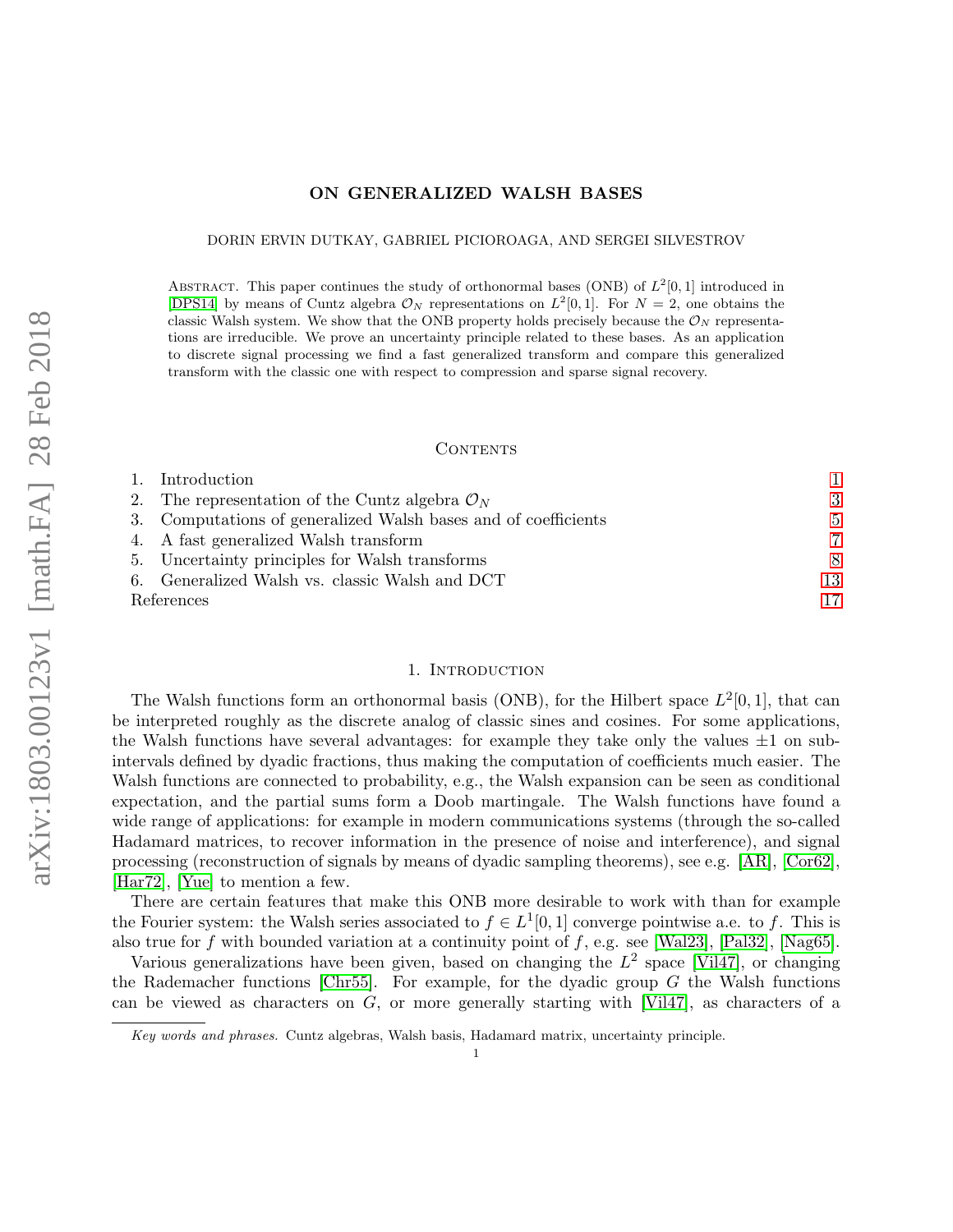zero-dimensional, separable group. The generalized Walsh system based on N-adic numbers and exponentials functions in [\[Chr55\]](#page-16-7) has been used to construct algorithms for polynomial lattices (a particular kind of digital net which in turn can be used in sampling methods for multivariate integration), see [\[DP05\]](#page-16-8), [\[DKPS05\]](#page-16-9) and references therein.

In [\[DPS14\]](#page-16-0) a criteria is given to obtain ONBs from Cuntz algebra representations. These bases were obtained through a general principle which incorporates wavelets and an assortment of various ONBs, from the classic Fourier and Walsh bases, to bases on fractals (Cantor sets). This principle is based on the Cuntz relations and roughly asserts that a suitable representation of these relations gives rise to a ONB. By tinkering with the isometries satisfying the relations one obtains the above mentioned variety of ONBs. One of the examples recovers the classic Walsh ONB, and another generalizes it (the ONB from [\[Chr55\]](#page-16-7) is also recovered by starting with a  $N \times N$  Hadamard matrix in the construction below). It is this generalized ONB that we continue to study in this paper. We mention that properties such as convergence, continuity, periodicity etc. are discussed in [\[DP14\]](#page-16-10) and [\[Har15\]](#page-16-11).

In Section [2](#page-2-0) we show that the ONB property of the generalized Walsh system is equivalent with the irreducibility of the Cuntz algebra representation from which it is built. In Section [3](#page-4-0) we analyze the restriction of the generalized Walsh bases to finite-dimensional spaces. We show that the signal's coefficients with respect to these bases can be easily read off of a tensor matrix. We also provide a change of generalized Walsh bases formula. From these finite-dimensional considerations, in Section [4](#page-6-0) we provide an algorithm for a fast generalized Walsh transform, generalizing ideas from [\[LK86\]](#page-16-12). The fast transform was implemented in Maple and used in all our examples from section [6](#page-12-0) to compare the performances of Walsh and generalized Walsh transforms from a statistical point of view. To this end we use a simple compression scheme based on the variance criterion. In Section [5,](#page-7-0) inspired by a discrete version of the uncertainty principle [\[DS89\]](#page-16-13) we show that the Walsh and generalized Walsh transforms satisfy such a principle albeit a discrepancy which occurs when the matrix giving rise to the generalized Walsh basis is not Hadamard. We further develop a concept of uncertainty with respect to unitary matrices and prove a few properties.

We recall next the construction of the generalized Walsh basis and the Cuntz algebra representation it arises from.

Let  $A = (a_{ij})_{i,j=0,\dots,N-1}$  be an  $N \times N$  unitary matrix with constant first row, i.e.,  $a_{0j} = \frac{1}{\sqrt{N}}$  $\frac{1}{\overline{N}}$  for all  $j = 0, \ldots, N - 1$ .

Define the functions (almost everywhere with respect to the Lebesgue measure):

(1.1) 
$$
m_i(x) = \sqrt{N} \sum_{j=0}^{N-1} a_{ij} \chi_{[j/N,(j+1)/N)}(x), \quad (x \in [0,1], i = 0, \ldots, N-1),
$$

where  $\chi_A$  is the characteristic function of the set A.

Note that  $m_0 \equiv 1$ .

<span id="page-1-0"></span>On  $L^2[0,1]$  define the operators

(1.2) 
$$
S_i f(x) = m_i(x) f(Nx \mod 1) \quad (x \in [0, 1], f \in L^2[0, 1], i = 0, ..., N - 1).
$$

Note that  $S_0 \mathbb{1} = 1$ .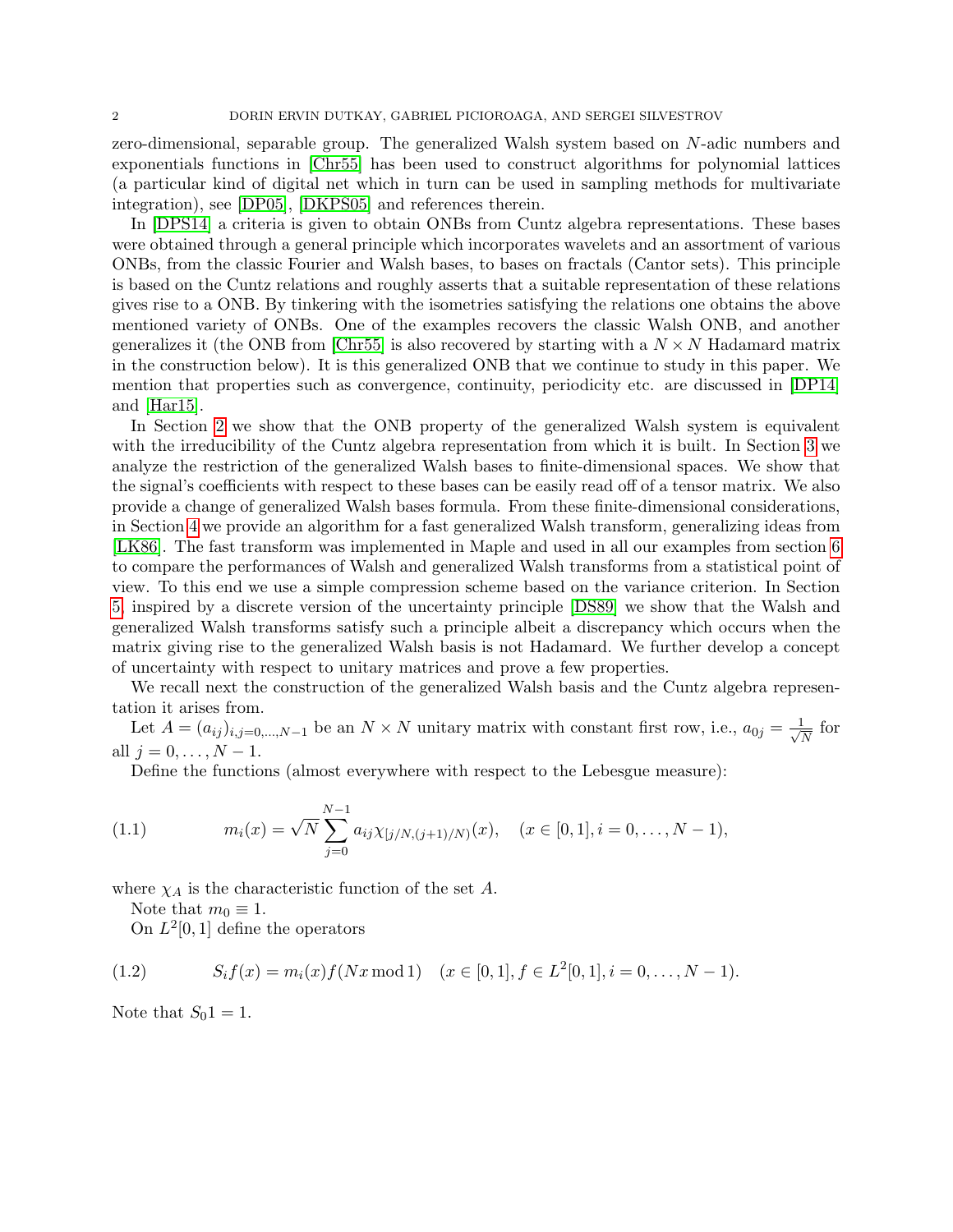**Theorem 1.1.** [\[DPS14\]](#page-16-0) The operators  $(S_i)_{i=0,1,\dots,N-1}$  form a representation of the Cuntz algebra  $\mathcal{O}_N$  on  $L^2[0,1]$ , i.e.,

(1.3) 
$$
S_i^* S_j = \delta_{i,j} I_{L^2[0,1]}, \quad (i,j \in \{0,1,\ldots,N-1\}), \quad \sum_{i=0}^{N-1} S_i S_i^* = I_{L^2[0,1]}.
$$

Theorem 1.2. [\[DPS14\]](#page-16-0) The family

(1.4) 
$$
\mathcal{W}^A := \{ S_{w_1} \dots S_{w_p} 1 : p \in \mathbb{N}, w_1, \dots, w_n \in \{0, \dots, N-1\} \}
$$

is an orthonormal basis for  $L^2[0,1]$  (discarding of course the repetitions generated by the fact that  $S_0$ 1 = 1). We call it the generalized Walsh basis that corresponds to the matrix A.

# 2. THE REPRESENTATION OF THE CUNTZ ALGEBRA  $\mathcal{O}_N$

<span id="page-2-0"></span>In this section we study the representation of the Cuntz algebra defined by the isometries in [\(1.2\)](#page-1-0). We show that this is a permutative representation as the ones studied in [\[BJ97,](#page-16-14) [DHJ15,](#page-16-15) [Kaw03,](#page-16-16) [Kaw09,](#page-16-17) [KHL09\]](#page-16-18). We show that the ONB property is present precisely because the associated representation of the Cuntz algebra  $\mathcal{O}_N$  on  $L^2[0,1]$  is irreducible. We first find an irreducible representation, then show it is equivalent with the one in [\(1.2\)](#page-1-0).

Let  $\Omega$  be the set of finite words with digits in  $\{0, 1, \ldots, N-1\}$  and that do not end in 0, including the empty word  $\emptyset$ . Define the canonical vectors in  $l^2(\Omega)$ ,

$$
e_{\omega}(\gamma) = \begin{cases} 1, & \text{if } \gamma = \omega \\ 0, & \text{if } \gamma \neq \omega. \end{cases}, \quad (\omega, \gamma \in \Omega).
$$

Define the linear operators  $s_i$ ,  $i = 0, 1, ..., N - 1$  on  $l^2(\Omega)$  by

(2.1) 
$$
s_0 e_\omega = \begin{cases} e_\emptyset, & \text{if } \omega = \emptyset \\ e_{0\omega}, & \text{otherwise.} \end{cases}, s_i e_\omega = e_{i\omega}, \quad (\omega \in \Omega, i \neq 0),
$$

(iw represents here concatenation of the digit i to the word  $\omega$ ).

<span id="page-2-1"></span>**Theorem 2.1.** The operators  $(s_i)_{i=0}^{N-1}$  form an irreducible representation of the Cuntz algebra  $\mathcal{O}_N$ on  $l^2(\Omega)$ . √

If A is a unitary matrix with constant first row  $1/$  $\overline{N}$  and  $(S_i)_{i=0}^{N-1}$  is the associated representation of the Cuntz algebra as in [\(1.2\)](#page-1-0), then the linear operator  $W: L^2[0,1] \to l^2(\Omega)$ , defined by

$$
(2.2) \t\t W(S_{\omega}1) = e_{\omega}, \quad (\omega \in \Omega),
$$

is unitary and intertwines the two representations.

*Proof.* We prove that the operators  $(s_i)_{i=0,\dots,N-1}$  satisfy the Cuntz relations. It is easy to see that the operators are norm preserving, hence isometries, and that their ranges are orthogonal. Thus  $s_i^* s_j = \delta_{i,j} I$ . Also we can see that  $s_0^* e_{\emptyset} = s_0^* s_0 e_{\emptyset} = e_{\emptyset}$ , if  $\omega = \omega_1 \omega_2 \dots \omega_n \neq \emptyset$  then

$$
s_0^*e_\omega=s_0^*s_{\omega_1}e_{\omega_2...\omega_n}=\delta_{0,\omega_1}e_{\omega_2...\omega_n},
$$

and, for  $i \neq 0$ ,  $s_i^* e_\emptyset = 0$ , and if  $\omega = \omega_1 \omega_2 \dots \omega_n \neq \emptyset$  then

$$
s_i^* e_\omega = \delta_{i,\omega_1} e_{\omega_2...\omega_n}.
$$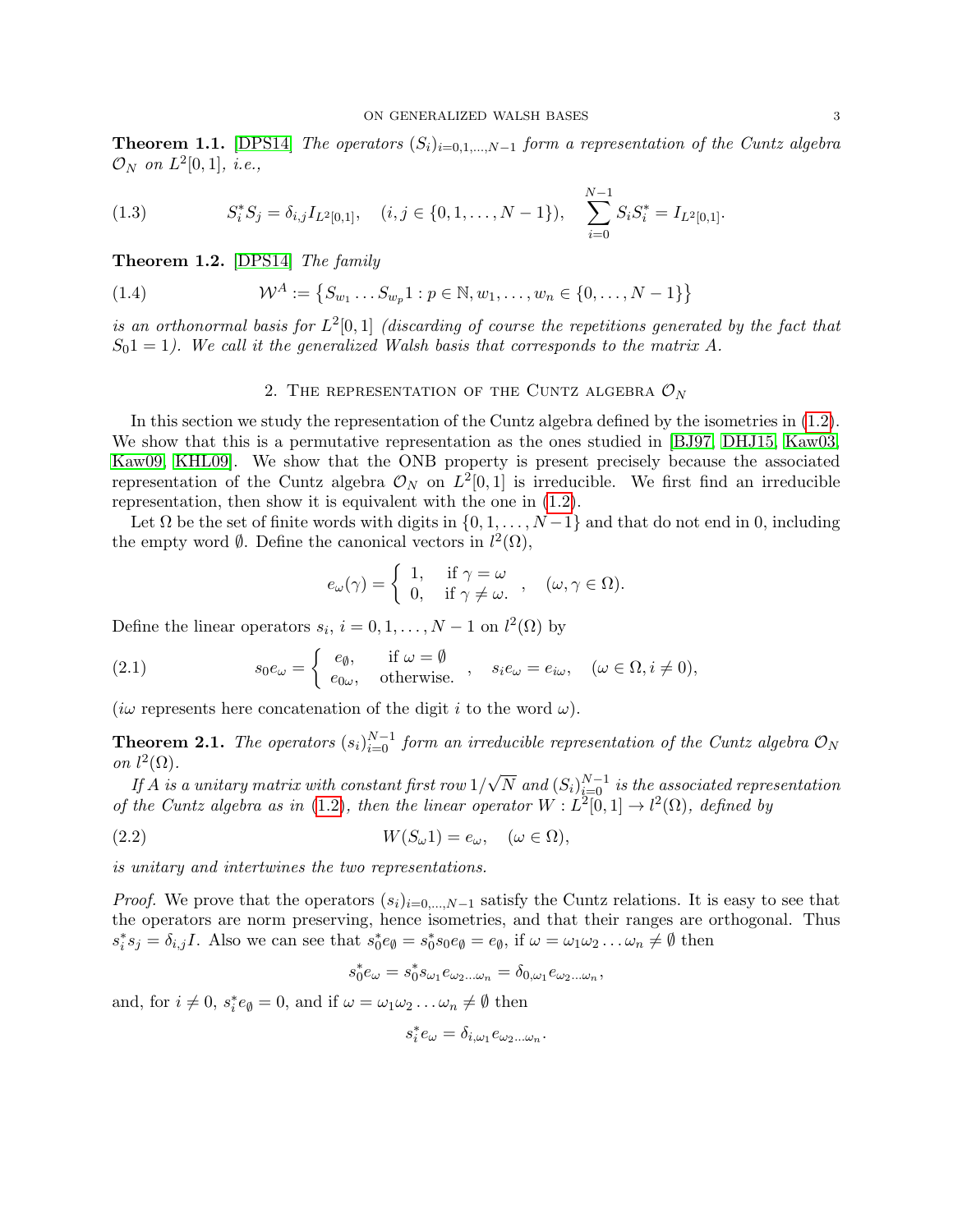With this, we can easily check that

$$
\sum_{i=0}^{N-1} s_i s_i^* e_\omega = e_\omega, \quad (\omega \in \Omega).
$$

To prove that the representation is irreducible, we use [\[BJKW00,](#page-16-19) Theorem 5.1]. The subspace  $\mathcal K$ spanned by the vector  $e_{\emptyset}$  is invariant for the operators  $S_i^*$  and cyclic for the representation. Indeed  $s_i^* e_{\emptyset} = \delta_{0,i} e_{\emptyset}, i = 0, 1, \ldots, N-1$ . Also  $s_{\omega} \mathcal{K}$  contains  $e_{\omega}$  so  $\mathcal{K}$  is cyclic for the representation.

Define the operator  $V_i^*$  on K by  $V_i^* \xi = S_i^* \xi$ ,  $\xi \in \mathcal{K}$ ,  $i = 0, 1, ..., N - 1$ . By [\[BJKW00,](#page-16-19) Theorem 5.1], the commutant of the representation is in linear one-to-one correspondence with the fixed points of the map on linear operators on  $\mathcal{K}: A \mapsto \sum_{i=0}^{N-1} V_i A V_i^*$ . Since  $\mathcal K$  is one-dimensional, the space of the fixed points of this map is one dimensional, and therefore the commutant is trivial and the representation is irreducible.

Since  $\{S_{\omega}1 : \omega \in \Omega\}$  is an orthonormal basis, the operator W is unitary and a simple check shows that  $WS_i(S_{\omega'}1) = s_i W(S_{\omega'})1$ , and  $WS_i^*(S_{\omega}1) = s_i^* W(S_{\omega}1)$  for all  $\omega \in \Omega$ ,  $i = 0, 1, ..., N - 1$ , which shows that  $W$  intertwines the two representations.  $\Box$ 

The construction of the generalized Walsh basis and the previous theorem suggest to study conditions under which vector families of the type  $\{S_{\omega}v_0\}$  become ONB. Theorem [2.3](#page-3-0) below provides a partial answer. We will need the following lemma (which is more general than Lemma 5 in [\[PW17\]](#page-17-3) whose proof however is essentially the same).

**Lemma 2.2.** Let  $S_i: H \to H$ ,  $i = 0, ..., N - 1$  be a representation of the Cuntz algebra  $\mathcal{O}_N$  on the separable Hilbert space H, and  $v_0 \in H$  such that  $||v_0|| = 1$  and  $S_0(v_0) = v_0$ . Then the family

 $\{S_{\omega}v_0: \omega \text{ is a finite word over } \{0,1,...,N-1\} \}$ 

(with repeats removed) is orthonormal.

*Proof.* Notice  $\langle S_{\omega}v_0, S_{\gamma}v_0 \rangle = 0$  whenever the first digit in  $\omega$  differs from the first digit in  $\gamma$ . The same is true if  $\omega_k \neq \gamma_k$  for some k. The remaining case is when  $\omega$  is a prefix in  $\gamma$  or vice versa. Assuming the former, the inner product reduces to one of the form  $\langle v_0, S_{\gamma'} v_0 \rangle$  or its conjugate. Because  $S_0v_0 = v_0$ , the last inner product is again zero unless

$$
\gamma' = \underbrace{0 \dots 0}_{n \ge 0 \text{ times}},
$$

and in this case  $S_{\gamma'}v_0 = v_0$ , but the repetitions are removed.

<span id="page-3-0"></span>**Theorem 2.3.** Let  $\rho := (S_i : H \to H)_{i=0,...,N-1}$  be a representation of the Cuntz algebra  $\mathcal{O}_N$  on the separable Hilbert space H, and  $v_0 \in H$  such that  $||v_0|| = 1$  and  $S_0v_0 = v_0$ . The following statements are equivalent:

- (i) The family  $\{S_{\omega}v_0: \omega \text{ word over } \{0, 1, ..., N-1\}\}$  (with repeats removed) is an ONB.
- (ii) The representation  $\rho$  is irreducible.

*Proof.* The implication (i)  $\Rightarrow$  (ii) follows by repeating the argument in the proof of Theorem [2.1,](#page-2-1) i.e.,  $\rho$  is equivalent to an irreducible representation. For the converse, let K be the closed space spanned by all the vectors  $S_{\omega}v_0$ . Clearly this space is invariant under all the isometries  $S_i$  and their adjoints  $S_i^*$  (due to the Cuntz relations). Therefore this subspace is invariant under the representation  $\rho$ , so it must be equal to the entire space  $H$ , because the representation is irreducible.

 $\Box$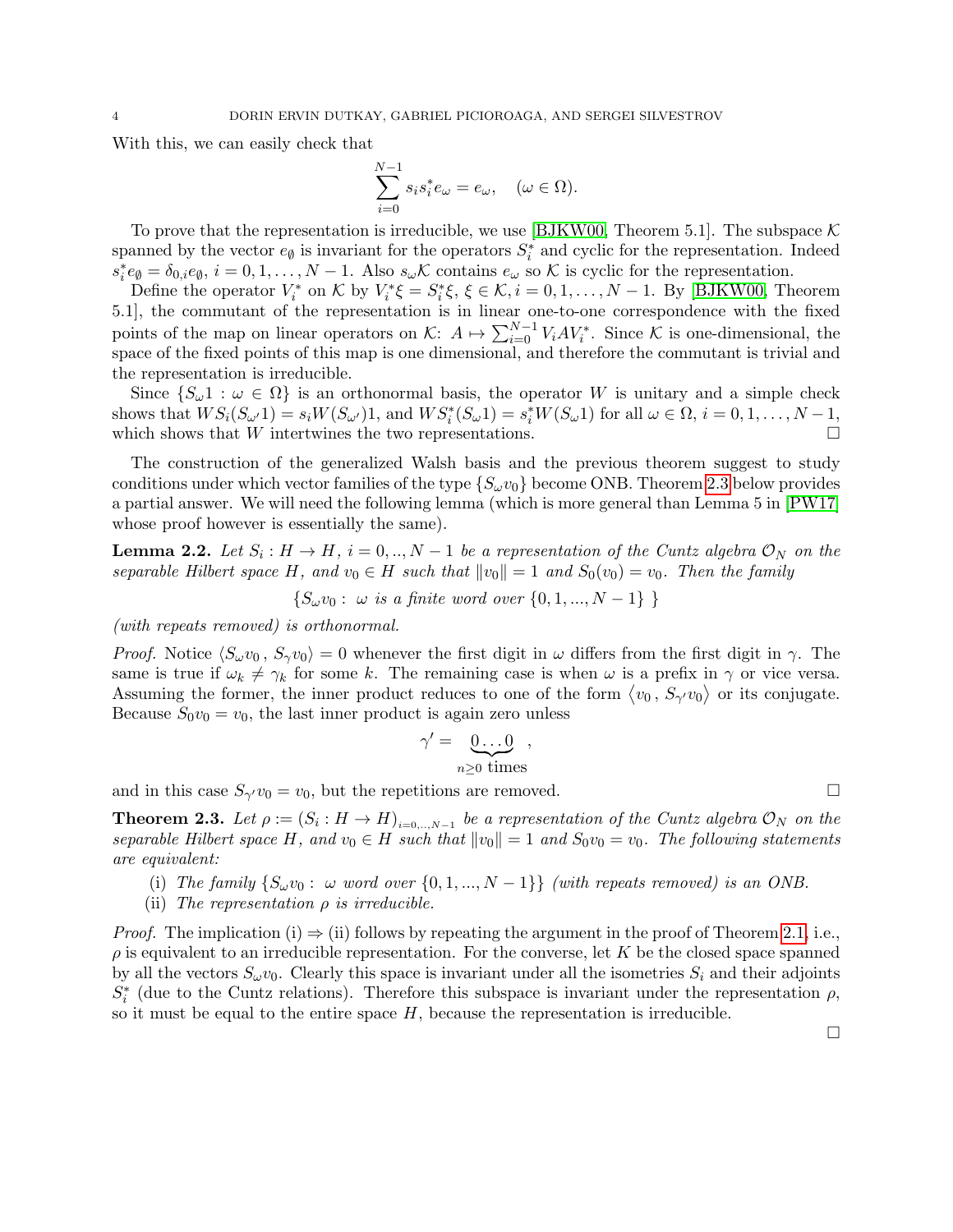# <span id="page-4-2"></span><span id="page-4-1"></span>3. Computations of generalized Walsh bases and of coefficients

<span id="page-4-0"></span>We can index the generalized Walsh basis by nonnegative integers  $\mathbb{N}_0$  as follows: for  $n \in \mathbb{N}_0$ , write the base- $N$  representation

(3.1) 
$$
n = n_1 + Nn_2 + \dots + N^p n_{p+1} + \dots
$$
, where  $n_k = 0$  for k large enough.

Then

(3.2) 
$$
W_n^A = S_{n_1} \dots S_{n_p} 1, \text{ if } n_k = 0 \text{ for all } k > p.
$$

Note that it does not matter if we pick a larger p in [\(3.2\)](#page-4-1), because  $S_01 = 1$ .

<span id="page-4-4"></span>We compute the generalized Walsh functions more explicitly.

<span id="page-4-5"></span>**Proposition 3.1.** Let x be in [0,1]. We write the base N representation of x

(3.3) 
$$
x = \frac{x_1}{N} + \frac{x_2}{N^2} + \dots, \quad (x_1, x_2, \dots \in \{0, \dots, N-1\})
$$

(We can ignore the cases when there are multiple representations of the same point, since we are working in  $L^2[0,1]$  and the set of such points has Lebesgue measure zero). For  $n \in \mathbb{N}_0$ , consider the base N representation as in  $(3.1)$ . Then

<span id="page-4-3"></span>(3.4) 
$$
W_n^A(x) = \sqrt{N^p} a_{n_1 x_1} a_{n_2 x_2} \dots a_{n_p x_p}, \text{ if } n_k = 0 \text{ for } k > p
$$

(Since  $n_k = 0$  for k large,  $\sqrt{N}a_{n_kx_k} = 1$  for k large, so we can use a larger p in [\(3.4\)](#page-4-3) if needed). In other words,

<span id="page-4-6"></span>
$$
(3.5) \t WnA(x) = \sqrt{Np} \sum_{j_1, \dots, j_p=0}^{N-1} a_{n_1 j_1} a_{n_2 j_2} \dots a_{n_p j_p} \chi_{\left[\frac{j_1}{N} + \frac{j_2}{N^2} + \dots + \frac{j_p}{N^p}, \frac{j_1}{N} + \frac{j_2}{N^2} + \dots + \frac{j_p}{N^p} + \frac{1}{N^p}\right]}(x),
$$

and here p has the same meaning as in [\(3.4\)](#page-4-3).

*Proof.* By  $(3.2)$ , with *n* as in  $(3.2)$ , we have

$$
W_n^A = S_{n_1} \dots S_{n_p} 1, \text{ if } n_k = 0 \text{ for } k > p.
$$

Then

$$
W_n^A(x) = m_{n_1}(x) m_{n_2}(Nx \mod 1) \quad m_{n_p}(N^p x \mod 1).
$$

If x is as in [\(3.3\)](#page-4-4), then  $x \in [x_1/N, (x_1+1)/N)$  so  $m_{n_1}(x) = \sqrt{N}a_{n_1x_1}$ . Then  $Nx \mod 1 = x_2/N +$ If x is as in (5.5), then  $x \in [x_1/N, (x_1+1)/N)$  so  $m_{n_1}(x) = \sqrt{N} a_{n_1x_1}$ . Then  $Nx \mod 1 = x_2/N +$ <br>  $x_3/N^2 + ...$  so  $m_{n_2}(Nx \mod 1) = \sqrt{N} a_{n_2x_2}$ ; by induction,  $N^p x \mod 1 = x_p/N + x_{p+1}/N^2 + ...$  and  $x_3/Y + \dots$  so  $m_{n_2}(Nx \mod 1)$ <br>  $m_{n_p}(N^px \mod 1) = \sqrt{N} a_{n_px_p}.$ 

It follows that

$$
W_n^A(x) = \sqrt{N^p} a_{n_1x_1} a_{n_2x_2} \dots a_{n_px_p}.
$$

**Definition 3.2.** Let A be an  $N \times N$  matrix and B an  $M \times M$  matrix. Then the tensor product of the two matrices  $A \otimes B$  is an  $NM \times NM$  matrix with entries

$$
(A \otimes B)_{i_1+Ni_2,j_1+Nj_2} = A_{i_1j_1}B_{i_2j_2}, \quad (i_1,j_1=0,\ldots,N-1, \quad i_2,j_2=0,\ldots,M-1).
$$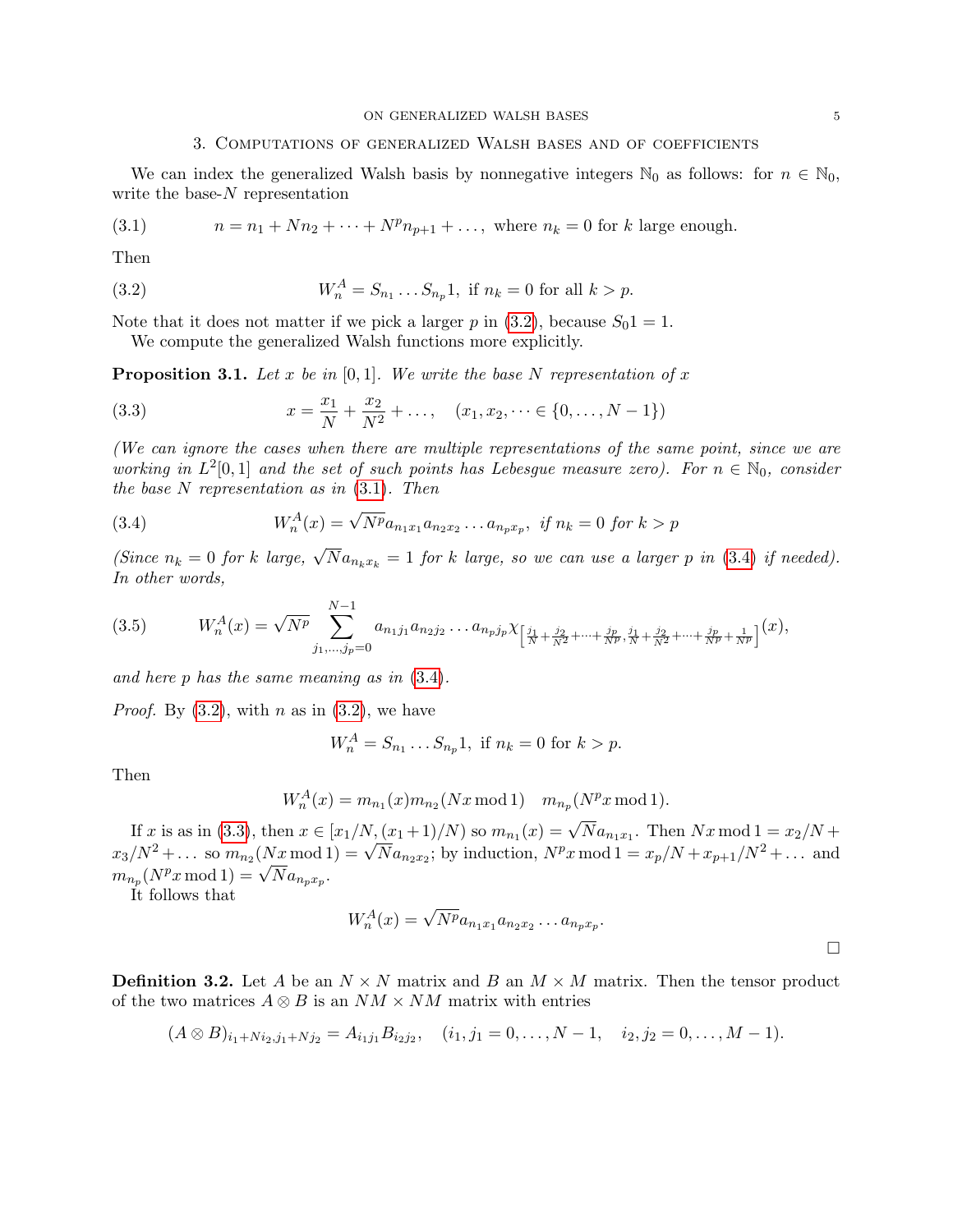Thus the matrix  $A \otimes B$  has the block form

$$
A \otimes B = \begin{pmatrix} Ab_{0,0} & Ab_{0,1} & \dots & Ab_{0,M-1} \\ Ab_{1,0} & Ab_{1,1} & \dots & Ab_{1,M-1} \\ \vdots & \vdots & \ddots & \vdots \\ Ab_{M-1,0} & Ab_{M-1,1} & \dots & Ab_{M-1,M-1} \end{pmatrix}.
$$

Note that the tensor operation is associative,  $(A \otimes B) \otimes C = A \otimes (B \otimes C)$ .

The matrix  $A^{\otimes n}$  is obtained by induction:  $A^{\otimes 1} := A, A^{\otimes n} = A \otimes A^{\otimes (n-1)}$ .

For an  $N \times M$  matrix B, we denote by  $\overline{B}$  the conjugate matrix of B, i.e., with entries  $\overline{B}_{ij} := \overline{(B_{ij})}$ .

<span id="page-5-0"></span>**Proposition 3.3.** Let x be in [0, 1] and let  $x = \frac{x_1}{N} + \frac{x_2}{N^2} + \ldots$ ,  $(x_1, x_2, \dots \in \{0, \dots, N-1\})$  be its base N representation. Let  $n = n_1 + Nn_2 + \cdots + N^{p-1}n_p$  be the base N representation of n. Then

<span id="page-5-1"></span>(3.6) 
$$
W_n^A(x) = \sqrt{N^p} A_{n_1 + Nn_2 + \dots + N^{p-1}n_p, x_1 + Nx_2 + \dots + N^{p-1}x_p}^{\otimes p}.
$$

Proof. By [\(3.4\)](#page-4-3), we just have to prove, by induction, that

(3.7) 
$$
A_{n_1+Nn_2+\cdots+N^{p-1}n_p,x_1+Nx_2+\cdots+N^{p-1}x_p}^{\otimes p} = a_{n_1,x_1}a_{n_2,x_2}\ldots a_{n_p,x_p},
$$

for all  $p \geq$  and  $n_1, \ldots, n_p, x_1, \ldots, x_p \in \{0, \ldots, N-1\}$ . This is clearly true for  $p = 1, 2$ . Assume it is true for  $p$ , we have

$$
A_{n_1+Nn_2+\cdots+N^p n_{p+1},x_1+Nx_2+\cdots+N^p x_{p+1}}^{\otimes (p+1)} = (A \otimes A^{\otimes p})_{n_1+N(n_2+\cdots+N^{p-1} n_{p+1}),x_1+N(x_2+\cdots+N^{p-1} x_{p+1})}
$$
  
=  $a_{n_1,x_1} a_{n_2,x_2} \dots a_{n_{p+1},x_{p+1}}.$ 

<span id="page-5-3"></span>**Proposition 3.4.** Let  $n = n_1 + Nn_2 + \ldots N^{p-1}n_p$  be the base N representation of n. Suppose the function f in  $L^2[0,1]$  is piecewise constant  $f_{k_1,\dots,k_p}$  on each interval

$$
\left[\frac{k_1}{N} + \frac{k_2}{N^2} + \cdots + \frac{k_p}{N^p}, \frac{k_1}{N} + \frac{k_2}{N^2} + \cdots + \frac{k_p}{N^p} + \frac{1}{N^p}\right],
$$

 $k_1, \ldots, k_p \in \{0, \ldots, N-1\}$ . Then

<span id="page-5-2"></span>(3.8) 
$$
\langle f, W_n^A \rangle = \sum_{k_1, ..., k_p=0}^{N-1} \sqrt{N^p} f_{k_1, ..., k_p} \overline{A}_{n_1+Nn_2+...+N^{p-1}n_p, k_1+Nk_2+...+N^{p-1}k_p}^{op}.
$$

*Proof.* The result follows immediately from Propositions [3.1](#page-4-5) and [3.3.](#page-5-0)

Notations and Identifications. Fix a scale  $N \geq 2$  and some resolution level p. We identify a non-negative integer  $n \leq N^p - 1$  with its base N representation  $n = n_1 + Nn_2 + \ldots N^{p-1}n_p$ ,  $n_1, \ldots, n_{p-1} \in \{0, \ldots, N-1\}, n \leftrightarrow n_1 n_2 \ldots n_p$ . We index vectors in  $\mathbb{C}^{N^p}$  by numbers between 0 and  $N^p-1$  and identify functions which are constant on the intervals  $\left\lfloor k/N^p,(k+1)/N^p\right\rfloor$  with their corresponding vector of values.

With these identifications, the formula [\(3.6\)](#page-5-1) becomes

(3.9) 
$$
W_n^A(x) = \sqrt{N^p} A_{n, x_1 x_2 ... x_p}^{\otimes p},
$$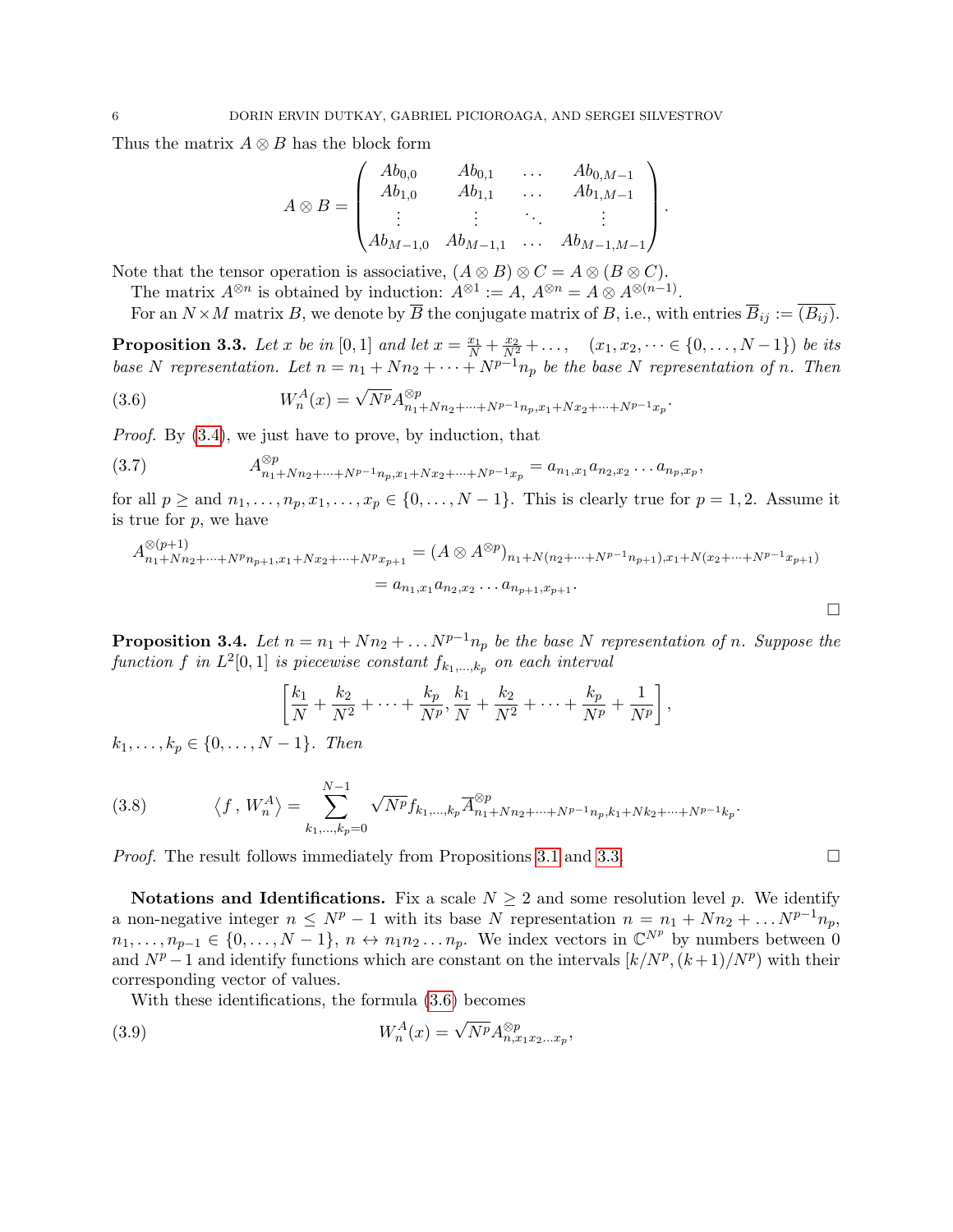and the formula [\(3.8\)](#page-5-2) becomes a multiplication of the matrix  $A^{\otimes p}$  by the vector f.

<span id="page-6-1"></span>(3.10) 
$$
(\langle f, W_n^a \rangle)_{n=0}^{N^p-1} = \sqrt{N^p} \overline{A}^{\otimes p} f.
$$

<span id="page-6-2"></span>Proposition 3.5. [Change of basis between generalized Walsh bases] Let  $A = (a_{ij})_{i,j=0,1,\dots,N-1}$ and  $B = (b_{ij})_{i,j=0,1,\dots,N-1}$  be two N by N unitary matrices with constant first row. Then the change of basis matrix from  $\{W_n^A\}_{n\in\mathbb{N}_0}$  to  $\{W_n^B\}_{n\in\mathbb{N}_0}$  is given by the entries:

(3.11)  $M_{nm} = \langle W_n^B, W_m^A \rangle = (BA^*)_{n_1m_1}(BA^*)_{n_2m_2} \dots (BA^*)_{n_pm_p} = (BA^*)_{nm}^{\otimes p}, \quad (m, n \in \mathbb{N}),$ 

where  $n = n_1 + Nn_2 + \dots$  and  $m = m_1 + Nm_2 + \dots$  are the base N representations, and p is chosen such that  $n_k = m_k = 0$  for  $k > p$ .

Proof. Using Proposition [3.1,](#page-4-5) [\(3.5\)](#page-4-6) we have

$$
M_{nm} = \sum_{j_1, j_2, \dots, j_p=0}^{N-1} N^p b_{n_1 j_1} b_{n_2 j_2} \dots b_{n_p j_p} \overline{a}_{m_1 j_1} \overline{a}_{m_2 j_2} \dots a_{m_p j_p} \cdot \frac{1}{N^p}
$$
  
= 
$$
\left(\sum_{j_1=0}^{N-1} b_{n_1 j_1} \overline{a}_{m_1 j_1}\right) \left(\sum_{j_2=0}^{N-1} b_{n_2 j_2} \overline{a}_{m_2 j_2}\right) \dots \left(\sum_{j_p=0}^{N-1} b_{n_p j_p} \overline{a}_{m_p j_p}\right)
$$
  
= 
$$
(BA^*)_{n_1 m_1} (BA^*)_{n_2 m_2} \dots (BA^*)_{n_p m_p}
$$

### 4. A fast generalized Walsh transform

<span id="page-6-0"></span>Let  $I_n$  be the  $n \times n$  identity matrix. For a function f which is piecewise constant on intervals of length  $1/N^p$ , as in Proposition [3.4,](#page-5-3) to find its coefficients in the generalized basis, according to [\(3.10\)](#page-6-1), we need a multiplication by the matrix  $\overline{A}^{\otimes p}$ . Since this is an  $N^p \times N^p$  matrix, each coefficient requires  $N^p$  operations (by operation, we mean a multiplication and an addition of complex numbers). Since there are  $M := N^p$  coefficients, we need  $(N^p)^2$  operations. However, using ideas from [\[LK86\]](#page-16-12), we can improve the speed of these computations using a certain factorization, based on the following relations: if A, A' are  $n \times n$  matrices and B, B' are  $m \times m$  matrices then

$$
(A \otimes B) \cdot (A' \otimes B') = (A \cdot A') \otimes (B \cdot B'),
$$

and in particular

$$
I_n \otimes (B \cdot B') = (I_n \otimes B) \cdot (I_n \otimes B').
$$

Therefore, we have

$$
\overline{A}^{\otimes p} = (\overline{A} \otimes I_{N^{p-1}}) \cdot (I_N \otimes \overline{A}^{\otimes (p-1)}) = (I_{N^0} \otimes \overline{A} \otimes I_{N^{p-1}}) \cdot (I_N \otimes (\overline{A} \otimes I_{N^{p-2}}) \cdot (I_N \otimes \overline{A}^{\otimes (p-2)}))
$$
  
\n
$$
= (I_{N^0} \otimes \overline{A} \otimes I_{N^{p-1}}) \cdot (I_N \otimes \overline{A} \otimes I_{N^{p-2}}) \cdot (I_N \otimes I_N \otimes \overline{A}^{\otimes (p-2)})
$$
  
\n
$$
= (I_{N^0} \otimes \overline{A} \otimes I_{N^{p-1}}) \cdot (I_N \otimes \overline{A} \otimes I_{N^{p-2}}) \cdot (I_{N^2} \otimes \overline{A}^{\otimes (p-2)}) = \dots \text{ by induction}
$$
  
\n
$$
= \prod_{k=0}^{p-1} (I_{N^k} \otimes \overline{A} \otimes I_{N^{p-1-k}}).
$$

 $\Box$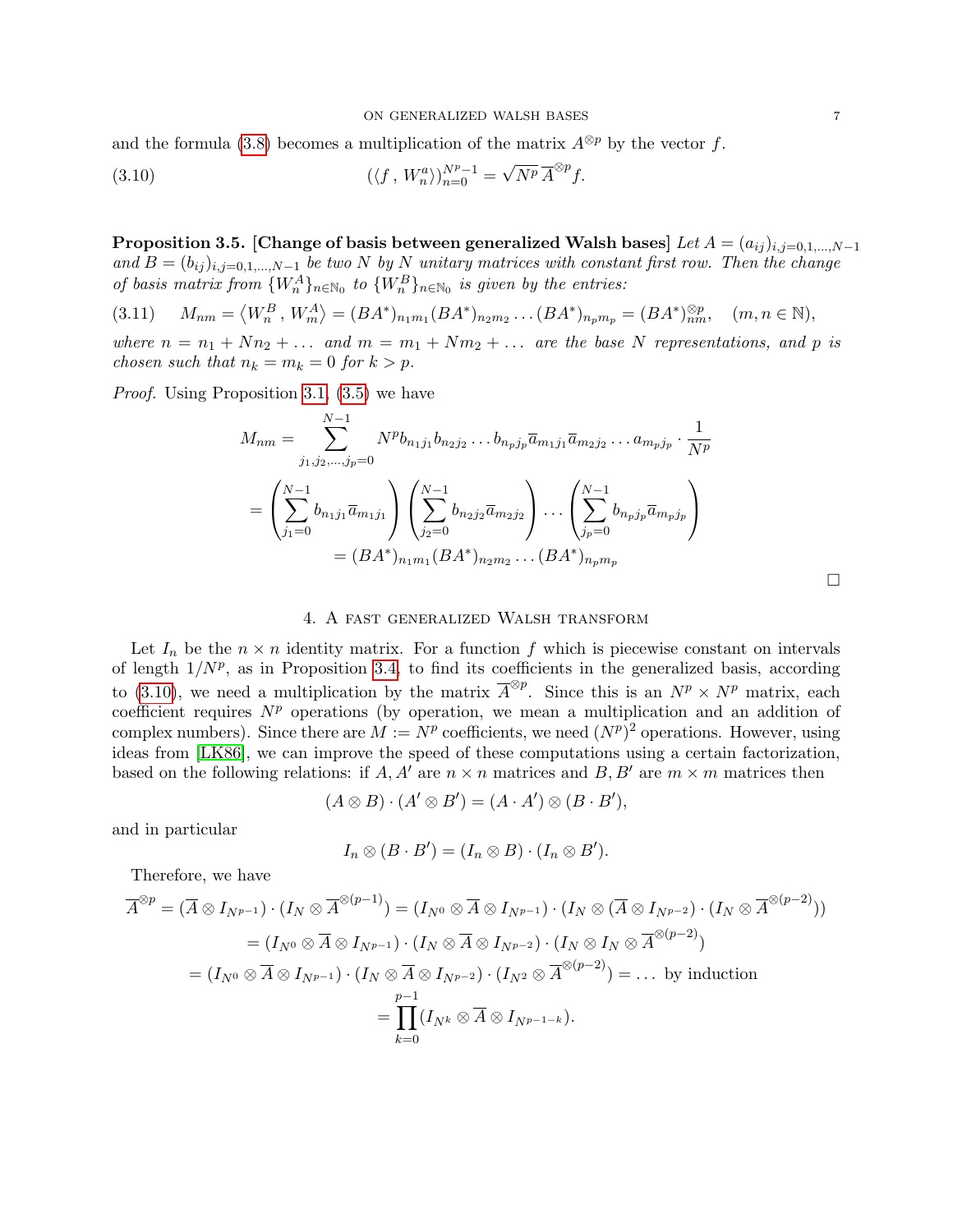Note that each term in the last product is a matrix which has at most  $N$  non-zero entries in each row/column. Thus for each coefficient, each multiplication will require at most N operations, and since there are  $p$  terms in the product, each coefficient will require  $Np$  operations. For all the  $N^p$  coefficients, one needs  $N^p \cdot p \cdot N$  operations, and with N fixed and p variable, and  $M = N^p$  this means  $O(M \log M)$  operations.

More precisely, we have, for  $k = 0, \ldots, p-1$ , and  $i_1, j_1 = 0, 1, \ldots, N^k - 1$ ,  $i_2, j_2 = 0, 1, \ldots, N - 1$ ,  $i_3, j_3 = 0, 1, \ldots, N^{p-1-k}$ 

$$
(I_{N^k} \otimes \overline{A} \otimes I_{N^{p-1-k}})_{i_1+N^{k}i_2+N^{k+1}i_3,j_1+N^{k}j_2+N^{k+1}j_3} = \delta_{i_1,j_1} \overline{a}_{i_2,j_2} \delta_{i_3,j_3}.
$$

Thus, for a vector  $(v_i^{(k+1)})$  $\binom{(k+1)}{i}^{N^p-1}_{i=0}$ , if  $v^{(k)} = ((I_{N_k} \otimes \overline{A} \otimes I_{N^{p-1-k}})v^{(k+1)},$  then for  $i_1 = 0, 1, ..., N^k-1$ ,  $i_2 = 0, 1, \ldots, N - 1, i_3 = 0, 1, \ldots, N^{p-1-k} - 1,$ 

$$
v^{(k)}(i_1 + N^k i_2 + N^{k+1} i_3) = \sum_{j_2=0}^{N-1} \overline{a}_{i_2, j_2} v^{(k+1)}(i_1 + N^k j_2 + N^{k+1} i_3).
$$

Using these operations p times, starting with a vector v, we let  $v^{(p)} = v$  and then  $\overline{A}^{\otimes p}v = v^{(0)}$ .

Note also that the change of base between two generalized Walsh bases (see Proposition [3.5\)](#page-6-2) can be performed using a fast algorithm, by writing

$$
(BA^*)^{\otimes p} = \prod_{k=0}^{p-1} (I_{N^k} \otimes (BA^*) \otimes I_{N^{p-1-k}}).
$$

### <span id="page-7-2"></span><span id="page-7-1"></span>5. Uncertainty principles for Walsh transforms

<span id="page-7-0"></span>Let G be the finite abelian group  $\mathbb{Z}_m$  with m elements, and  $f: G \to \mathbb{C}$  a finite length signal on G with  $\hat{f}: G \to \mathbf{C}$  its (discrete) Fourier transform. The uncertainty principle in this set up relates the support of f and  $\hat{f}$  as follows (see [\[DS89\]](#page-16-13)):

$$
|\text{supp}(f)| \cdot |\text{supp}(\hat{f})| \ge m
$$

As a simple consequence one obtains

(5.2) 
$$
|\text{supp}(f)| + |\text{supp}(\hat{f})| \ge 2\sqrt{m}
$$

These inequalities are useful in signal recovery in case of sparse signals. By exploiting a property of Chebotarev on the minors of the Fourier matrix when m is prime in  $[Ta<sub>005</sub>]$  inequality [\(5.2\)](#page-7-1) is vastly improved:  $|\text{supp}(f)| + |\text{supp}(\tilde{f})| \geq m + 1$ .

In this section we explore the uncertainty principle  $(5.1)$  for the (classic and generalized) Walsh transforms. In the following, we let A be a  $N \times N$  unitary matrix with constant row  $1/\sqrt{N}$ , and  $p \ge 1$  an integer. We will denote by  $b_{ij}, i, j = 0, ..., N^P - 1$  the entries of the matrix  $A^{\otimes p}$ . In  $p \geq 1$  an integer. We win denote by  $v_{ij}$ ,  $i, j = 0, ..., N-1$  the entries of the matrix  $A^{-1}$ . In this set-up if  $f \in \mathbb{C}^p$  is a signal then  $W_A(f) = \sqrt{N^p} A^{\otimes p} f$  encodes its 'frequencies'. Note that  $||A^{\otimes p}f|| = ||f||$ . Define the generalized Walsh-Fourier transform corresponding to A by

$$
Tf(k) := \frac{1}{\sqrt{N^p}} W_A(f) = [A^{\otimes p} f](k), \quad (k = 0, \dots, N^p - 1).
$$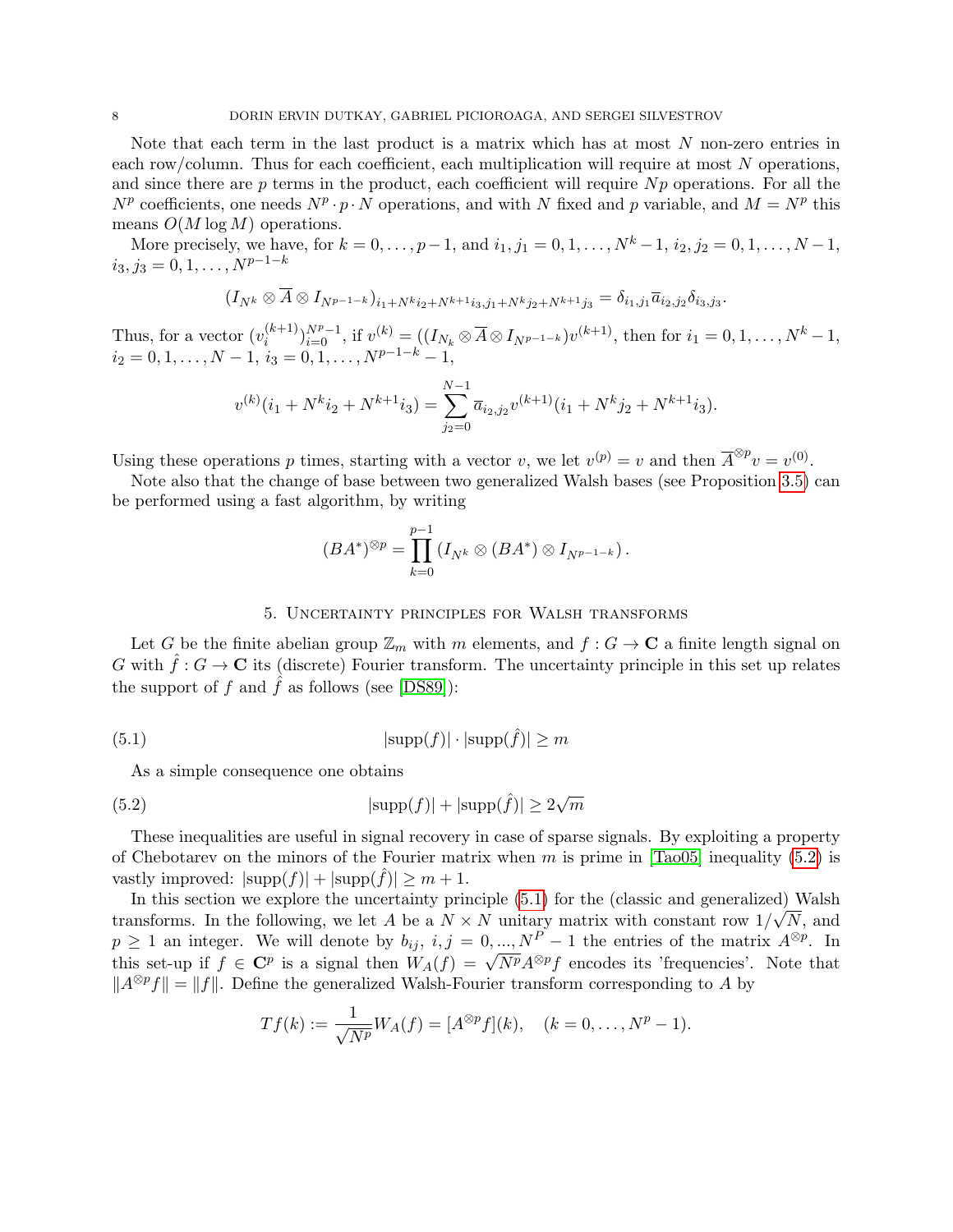The next theorem shows that a certain discrepancy occurs between the classic Walsh and generalized Walsh transforms. While the classic Walsh satisfies [\(5.1\)](#page-7-2), some generalized Walsh transforms may satisfy a weaker version.

<span id="page-8-2"></span>**Theorem 5.1.** Let N, p and  $A = (a_{ij})_{i,j=0,\dots,N-1}$  as above and  $f \in \mathbb{C}^{N^p}$  a non zero vector. If  $\alpha > 0$  satisfies  $\max_{i,j} |a_{ij}| \leq (\frac{1}{\sqrt{n}})$  $\frac{1}{N}$ )<sup> $\alpha$ </sup> then :

<span id="page-8-0"></span>(i) The following uncertainty principle holds

(5.3) 
$$
|supp(f)| \cdot |supp(Tf)| \ge N^{p\alpha}
$$

<span id="page-8-1"></span>(ii) If A is the  $2 \times 2$  matrix giving rise to the classic Walsh transform then:

(5.4) 
$$
|supp(f)| \cdot |supp(Tf)| \ge N^p
$$

j

- (iii)  $\alpha = 1$  if and only if  $\sqrt{N} \cdot A$  is a Hadamard matrix, i.e., a matrix with all entries of absolute value one and orthogonal rows/columns.
- (iv) If A has real entries only and  $N > 2$  then necessarily  $\alpha < 1$  unless N is even and A is a  $1/\sqrt{N}$  multiple of the Hadamard matrix.

*Proof.* (i) Using the calculations for  $A^{\otimes p}$  from section [4,](#page-6-0) we know that its entries satisfy  $|b_{ij}| \leq$  $1/\sqrt{N^{p\alpha}}$ . Now we essentially follow the proof of [\(5.1\)](#page-7-2). Using Cauchy-Schwartz we have:

$$
\max_{k} |Tf(k)| \leq \frac{1}{\sqrt{N^{p\alpha}}} \cdot \sum_{j \in \text{supp}(f)} |f(j)| \cdot 1
$$
  

$$
\leq \frac{1}{\sqrt{N^{p\alpha}}} (|\text{supp}(f)|)^{1/2} (\sum_{j} |f(j)|^{2})^{1/2} = \frac{1}{\sqrt{N^{p\alpha}}} (|\text{supp}(f)|)^{1/2} ||f|| = \frac{1}{\sqrt{N^{p\alpha}}} (|\text{supp}(f)|)^{1/2} ||A^{\otimes p}f||
$$
  

$$
= \frac{1}{\sqrt{N^{p\alpha}}} (|\text{supp}(f)|)^{1/2} (\sum_{j} |Tf(j)|^{2})^{1/2} \leq \frac{1}{\sqrt{N^{p\alpha}}} (|\text{supp}(f)|)^{1/2} (|\text{supp}(Tf)|)^{1/2} \max_{k} |Tf(k)|
$$

Retaining the first and last terms and simplifying  $(f \text{ is non zero})$  we get  $(5.3)$ .

(ii) follows from (i) because the entries of the (unique)  $2 \times 2$  matrix giving rise to classic Walsh system satisfy  $|a_{ij}| = 1/\sqrt{2}$ . Hence  $\alpha = 1$  is applicable in (i). √ √

(iii) If A is a  $N \times N$  unitary matrix having constant  $1/$ N first row then  $max|a_{ij}| \geq 1/$ N. However each row must have norm 1. This means that, in case  $\alpha = 1$ , all  $|a_{ij}|$  must be equal to However each flow must have not<br> $1/\sqrt{N}$  thus  $\sqrt{N} \cdot A$  is Hadamard.

(iv) follows from (iii) and the fact that the entries in this case must be  $\pm 1$ .

Using the inequality between the arithmetic and geometric means, we obtain:

# Corollary 5.2.

$$
|\text{supp}(f)| + |\text{supp}(Tf)| \ge 2N^{p\alpha/2}
$$

**Example 5.3.** If f is a Dirac signal then equality is attained in  $(5.4)$  $(5.4)$ . This follows easily from the form of the matrix  $A^{\otimes p}$  with A as in [\(6.1\)](#page-12-1). The Dirac signal also produces equality in [\(5.3\)](#page-8-0) when  $N \cdot A$  is the  $N \times N$  Fourier matrix. The inequality [\(5.3\)](#page-8-0) is not always optimal. For example with A as in [\(6.2\)](#page-14-0) we have  $\max|a_{ij}| = \sqrt{6}/3$  and  $\alpha \approx 0.369$ . With  $p = 3$  and  $f_i = 0$  for all i but  $f_{14} = 1$ inequality [\(5.3\)](#page-8-0) simply says  $8 > 3.375$ .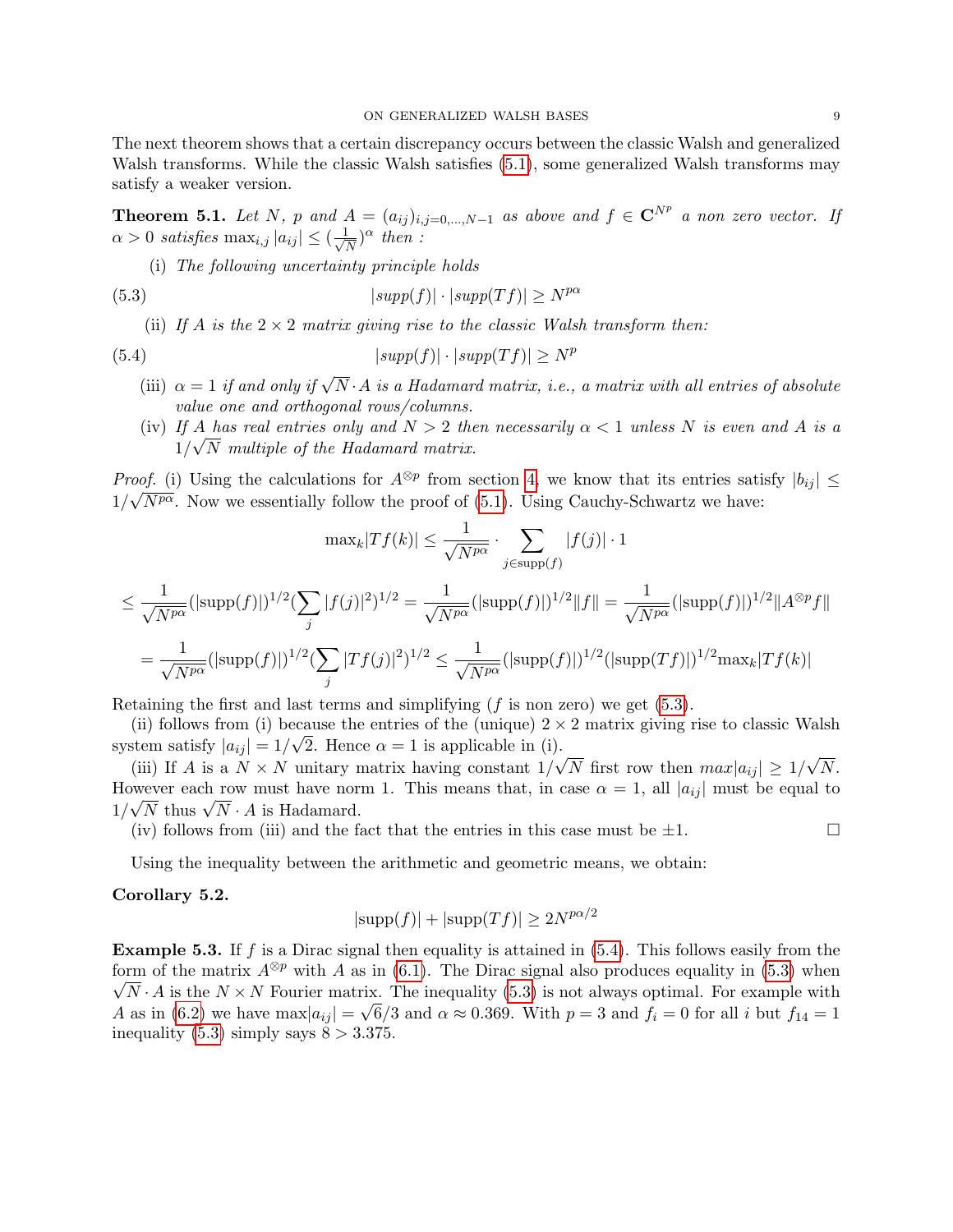Similarly to the context of the discrete Fourier transform [\[DS89\]](#page-16-13), we exploit uncertainty to show that sparse signals can be uniquely recovered when a few transform coefficients are lost.

**Theorem 5.4.** With the matrix A and the constant  $\alpha$  as above, consider a signal  $f \in \mathbb{C}^{N^p}$  of which the following are known:

- (i) The number of non zero components of f,  $N_f = |\text{supp}(f)|$ .
- (ii) A subset  $B \subseteq \text{supp}(Tf)$  of observed 'frequencies' with which form the signal

<span id="page-9-0"></span>
$$
\tilde{f}(k) := \begin{cases}\nTf(k), & \text{if } k \in B \\
0, & \text{otherwise}\n\end{cases}
$$

(iii) The number of unobserved 'frequencies'  $N_w = |B^c|$  satisfies

(5.5)  $2N_fN_w < N^{p\alpha}$ 

Then  $f$  can be uniquely reconstructed from data  $(i)$ ,  $(ii)$  and  $(iii)$ .

*Proof.* We prove uniqueness: if  $g \in \mathbb{C}^{N^p}$  is such that  $N_f = N_g$  and  $\tilde{f} = \tilde{g}$ , then the signal  $h := f - g$ satisfies

$$
|\text{supp}(h)| \le N_f + N_g = 2N_f
$$

$$
|\text{supp}(Th)| \leq N_w
$$
 because  $Th(k) = 0$  for  $k \in B$ 

 $\Box$ 

It follows that  $|\text{supp}(h)| \cdot |\text{supp}(Th)| < N^{p\alpha}$ . This contradicts theorem [\(5.1\)](#page-8-2) unless  $h = 0$ .

Remark 5.5. As in [\[DS89\]](#page-16-13), reconstruction of f is possible by solving the min-problem

$$
\min\{\|T^{-1}\tilde{f} - v\| : \operatorname{supp}(v) \le N_f\}.
$$

The minimum must be attained and from uniqueness this happens when  $v = f$ .

In Theorem [5.1](#page-8-2) we must have  $\alpha \leq 1$ . In terms of recovery by using uncertainty the best value is  $\alpha = 1$ , otherwise inequality [\(5.5\)](#page-9-0) will severely restrict the number  $N_w$  of frequencies that can be missed or lost in transmission. It would be interesting to find efficient recovery algorithms similar to those in [\[DS89\]](#page-16-13). As mentioned in that paper, solving the min problem by brute force is inefficient.

One can generalize Theorem [5.1](#page-8-2) by considering unitary matrices regardless of constant first row (which was necessary in order to obtain a generalized Walsh basis, see [\[DPS14\]](#page-16-0)). For a given unitary matrix we introduce its uncertainty constant. As we will see below, this constant satisfies some stability properties with respect to tensor products.

<span id="page-9-2"></span>**Theorem 5.6.** Let A be a  $n \times n$  unitary matrix. Let  $M := \max_{i,j} |A(ij)|$ . Then

(5.6) 
$$
|\text{supp}(f)| \cdot |\text{supp}(Af)| \ge \frac{1}{M^2}, \quad (f \in \mathbb{C}^n \setminus \{0\}).
$$

*Proof.* Let  $f \in \mathbb{C} \setminus \{0\}$ . We have, using the Cauchy-Schwarz inequality:

<span id="page-9-1"></span>
$$
\max_{k} |Af(k)| = \max_{k} \left| \sum_{j} A(kj) f(j) \right| \leq M \sum_{j \in \text{supp}(f)} |f(j)| \cdot 1 \leq M \left( |\text{supp}(f)| \right)^{\frac{1}{2}} \|f\|
$$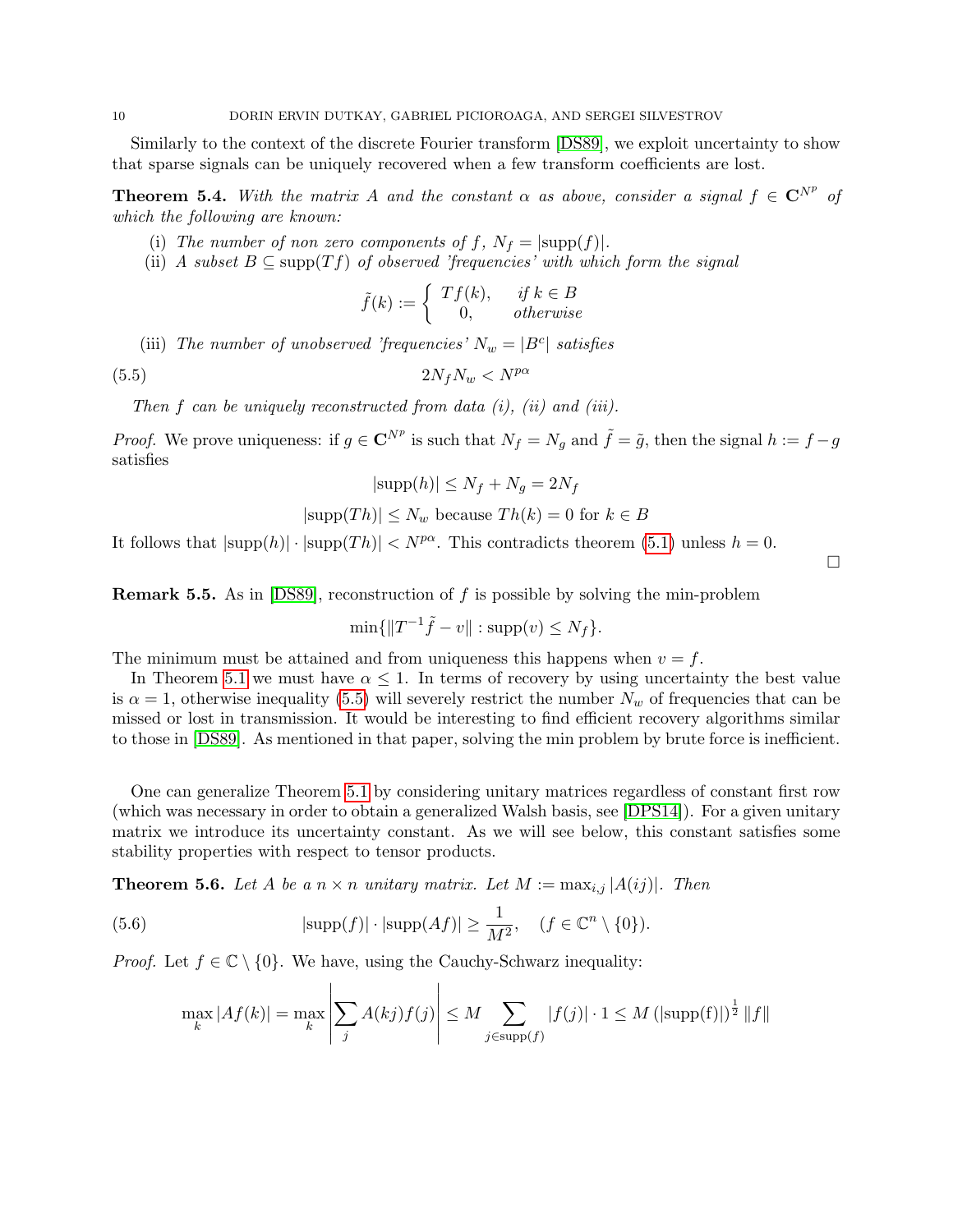$$
= M \left( |\text{supp}(f)| \right)^{\frac{1}{2}} \|Af\| = M \left( |\text{supp}(f)| \right)^{\frac{1}{2}} \left( \sum_{j} |Af(j)|^2 \right)^{\frac{1}{2}}
$$

$$
= M \left( |\text{supp}(f)| \right)^{\frac{1}{2}} \left( |\text{supp}(Af)| \right)^{\frac{1}{2}} \max_{k} |Af(k)|.
$$

<span id="page-10-1"></span>.

This implies  $(5.6)$ .

**Definition 5.7.** Let A be an  $n \times n$  unitary matrix. We define the *uncertainty constant* of A to be

<span id="page-10-0"></span>
$$
\mu(A) := \min_{f \in \mathbb{C}^n \setminus \{0\}} |\text{supp}(f)| \cdot |\text{supp}(Af)|.
$$

Corollary 5.8. For a unitary matrix A, on has

(5.7) 
$$
\mu(A) \ge \frac{1}{(\max_{i,j} |A(ij)|)^2}
$$

If  $\sqrt{N}A$  is an  $N \times N$  Hadamard matrix, then

$$
\mu(A) = N.
$$

*Proof.* [\(5.7\)](#page-10-0) follows from Theorem [5.6.](#page-9-2) If  $\sqrt{N}A$  is Hadamard, then  $\max_{i,j}|A(ij)| = \frac{1}{\sqrt{N}}$  $\frac{1}{N}$  so  $\mu(A) \ge$ N. On the other hand  $|\text{supp}(A\delta_1)| = N$ , so  $\mu(A) \leq 1 \cdot N$ , and [\(5.8\)](#page-10-1) follows.

With the relation  $(5.8)$ , we obtain an interesting corollary about Hadamard matrices.

**Corollary 5.9.** Let  $\sqrt{N}A$  be an  $N \times N$  Hadamard matrix, and assume  $N_1 \cdot N_2 < N$ , with  $N_1, N_2 \in$ N, and let  $n = N - N_2$ . Then a matrix obtained from A by taking n rows and N<sub>1</sub> columns has rank  $N_1$ .

*Proof.* Let B be the matrix obtained from  $\sqrt{N}A$  by taking the rows  $i_1, \ldots, i_n$  and the columns  $j_1, \ldots, j_{N_1}$ . Assume that the rank of B is strictly less then  $N_1$ . That means the columns of B are linearly dependent so there is a non-zero vector  $v = \sum_{k=1}^{N_1} v_k \delta_{j_k}$  such that  $Bv = 0$ . Take then f in  $\mathbb{C}^N$  by completing the vector v with zeros. Then  $Av$  is zero on the components  $i_1, \ldots, i_n$ . Thus  $|\text{supp}(f)| \leq N_1$  and  $|\text{supp}(Af)| \leq N - n = N_2$ . Then

<span id="page-10-3"></span>
$$
|\text{supp}(f)| \cdot |\text{supp}(Af)| \le N_1 \cdot N_2 < N = \mu(A).
$$

This contradicts [\(5.8\)](#page-10-1). So B has rank  $N_1$ .

<span id="page-10-4"></span>**Proposition 5.10.** If  $A_1$  and  $A_2$  are unitary matrices, then

$$
\mu(A_1 \otimes A_2) \leq \mu(A_1) \cdot \mu(A_2).
$$

In particular, for a unitary matrix A and  $p \in \mathbb{N}$ ,

$$
\mu(A^{\otimes p}) \le \mu(A)^p.
$$

*Proof.* Let  $A_1$  be  $n_1 \times n_1$  and  $A_2$  be  $n_2 \times n_2$  unitary matrices. Let  $f_1 \in \mathbb{C}^{n_1} \setminus \{0\}$  and  $f_2 \in \mathbb{C}^{n_2} \setminus \{0\}$ be such that

$$
\mu(A_1) = |\text{supp}(f_1)| \cdot |\text{supp}(A_1 f_1)|, \quad \mu(A_2) = |\text{supp}(f_2)| \cdot |\text{supp}(A_2 f_2)|.
$$

We have, for  $0 \le i_1 \le n_1 - 1$ ,  $0 \le i_2 \le n_2 - 1$ ,

<span id="page-10-2"></span>
$$
(f_1 \otimes f_2)(i_1 + n_1 i_2) = f_1(i_1) f_2(i_2),
$$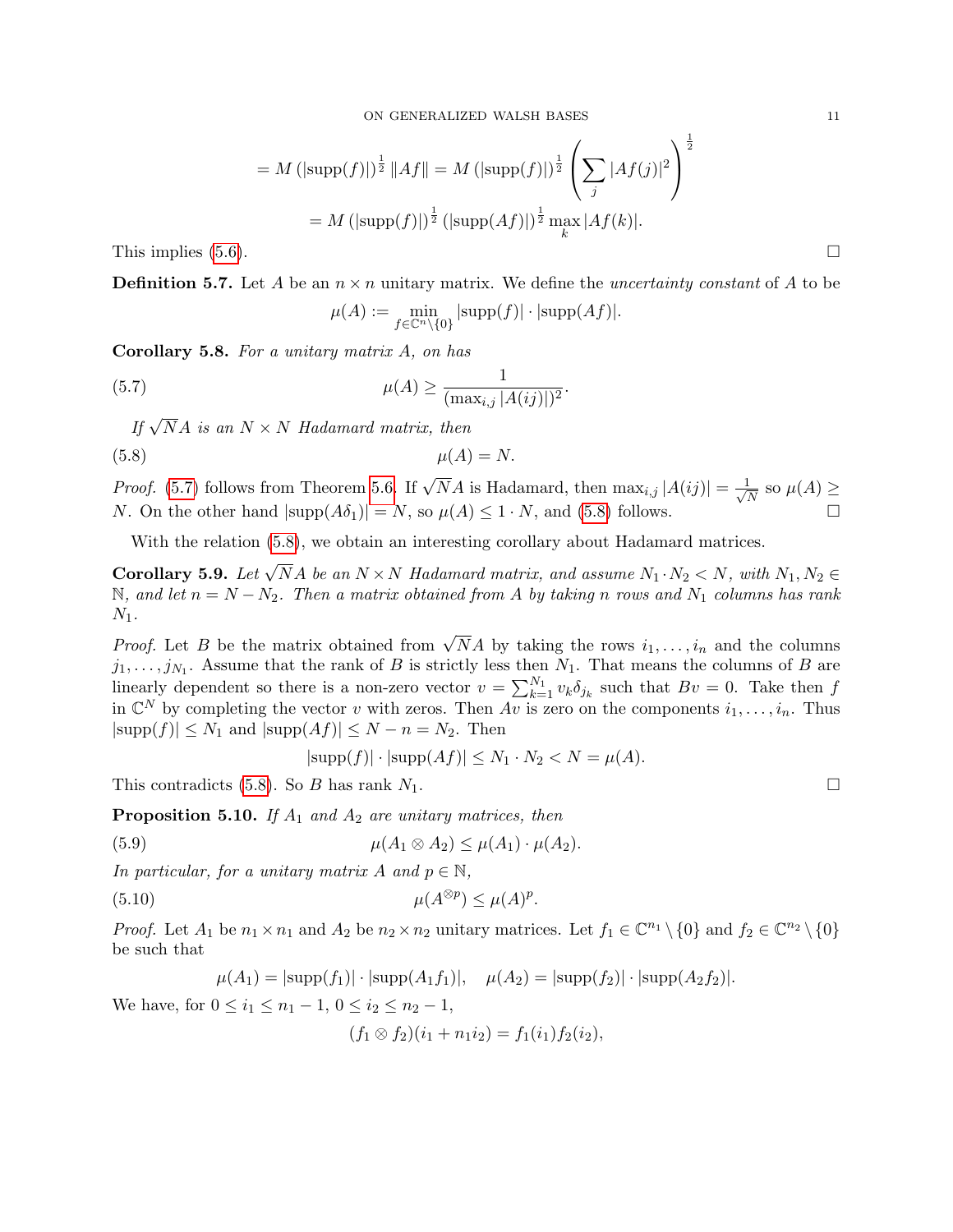so  $(f_1 \otimes f_2)(i_1 + n_1 i_2) \neq 0$  if and only if  $f_1(i_1) \neq 0$  and  $f_2(i_2) \neq 0$ . Therefore

 $|\text{supp}(f_1 \otimes f_2)| = |\text{supp}(f_1)| \cdot |\text{supp}(f_2)|.$ 

Then

$$
\mu(A_1 \otimes A_2) \leq |\text{supp}(f_1 \otimes f_2)| \cdot |\text{supp}((A_1 \otimes A_2)(f_1 \otimes f_2))|
$$

<span id="page-11-1"></span>
$$
= |\text{supp}(f_1)| \cdot |\text{supp}(A_1 f_1)| \cdot |\text{supp}(f_2)| \cdot |\text{supp}(A_2 f_2)| = \mu(A_1) \cdot \mu(A_2).
$$

The inequality  $(5.10)$  follows from  $(5.9)$  by induction.

**Corollary 5.11.** Let  $A_1$  and  $A_2$  be unitary matrices and  $M_1 := \max_{i,j} |A_1(ij)|$ ,  $M_2 := \max_{i,j} |A_2(ij)|$ . Then

(5.11) 
$$
\frac{1}{M_1^2 M_2^2} \leq \mu(A_1 \otimes A_2) \leq \mu(A_1) \cdot \mu(A_2).
$$

In particular, if A is a unitary matrix and  $M := \max_{i,j} |A(ij)|$ , then, for  $p \geq 1$ ,

(5.12) 
$$
\frac{1}{M^p} \le \mu(A^{\otimes p}) \le \mu(A)^p.
$$

If  $A$  is an  $N \times N$  Hadamard matrix then

$$
\mu(A^{\otimes p}) = N^p.
$$

Proof. Note that

<span id="page-11-2"></span><span id="page-11-0"></span>
$$
\max_{i,j} |(A_1 \otimes A_2)(ij)| = \max_{i,j} |A_1(ij)| \cdot \max_{i,j} |A_2(ij)|.
$$

Then the result follows from Theorem [5.6](#page-9-2) and Proposition [5.10.](#page-10-4) The inequality [\(5.12\)](#page-11-0) follows from [\(5.11\)](#page-11-1) by induction. If A is a Hadamard matrix then so is  $A^{\otimes p}$ , and [\(5.13\)](#page-11-2) follows from [\(5.8\)](#page-10-1). □

**Example 5.12.** Let us investigate the uncertainty constant in dimension 3. Consider a  $3 \times 3$ matrix A with constant first row  $\frac{1}{\sqrt{2}}$  $\frac{1}{3}$ .

 $\mu(A) = 1$ . If  $\mu(A) = 1$  this means that there exists  $f \in \mathbb{C}^3$  with  $|\text{supp}(f)| = |\text{supp}(Af)| = 1$ . Then  $f = \delta_a$  and  $Af = \delta_b$  for some  $a, b \in \{1, 2, 3\}$ , which means that one of the columns of A is a canonical vector  $\delta_b$ . Obviously, this cannot happen if the first row is constant, because, then, one of the columns is  $(1, 0, 0)^T$  (say the first one), and reading the rows in the other columns, we get that the vectors  $(1, 1)$ ,  $(A(22), A(23))$  and  $(A(32), A(33))$  are orthogonal, which is impossible.

 $\mu(A) = 2$ . If  $\mu(A) = 2$  then (case 1) there exists  $f \in \mathbb{C}^3$  with  $|\text{supp}(f)| = 1$  and  $|\text{supp}(Af)| = 2$ or (case 2) there exists  $f \in \mathbb{C}^3$  with  $|\text{supp}(f)| = 2$  and  $|\text{supp}(Af)| = 1$ .

In case 1,  $f = \delta_i$  and, by a permutation, we can assume  $f = \delta_1$  and Af has the zero, so the first column of A has a zero, and, by a permutation, we can assume that it is on the second row. Therefore the matrix has the form

$$
\begin{pmatrix}\n\frac{1}{\sqrt{3}} & \frac{1}{\sqrt{3}} & \frac{1}{\sqrt{3}} \\
0 & a & b \\
c & d & e\n\end{pmatrix}.
$$

Since the first two rows are orthogonal we get that  $a + b = 0$  so  $b = -a$ . Multiplying the row by a scalar of absolute value 1, we can assume  $a$  is real and positive. Since the row has norm 1, we get that  $2a^2 = 1$  so  $a = \frac{1}{\sqrt{2}}$  $\frac{1}{2},\, b=-\frac{1}{\sqrt{2}}$  $\frac{1}{2}$ . Since the last two rows are orthogonal, we get  $d - e = 0$  so  $e = d$ . As before, we can assume d is real and positive. Since row 1 and row 3 are orthogonal, we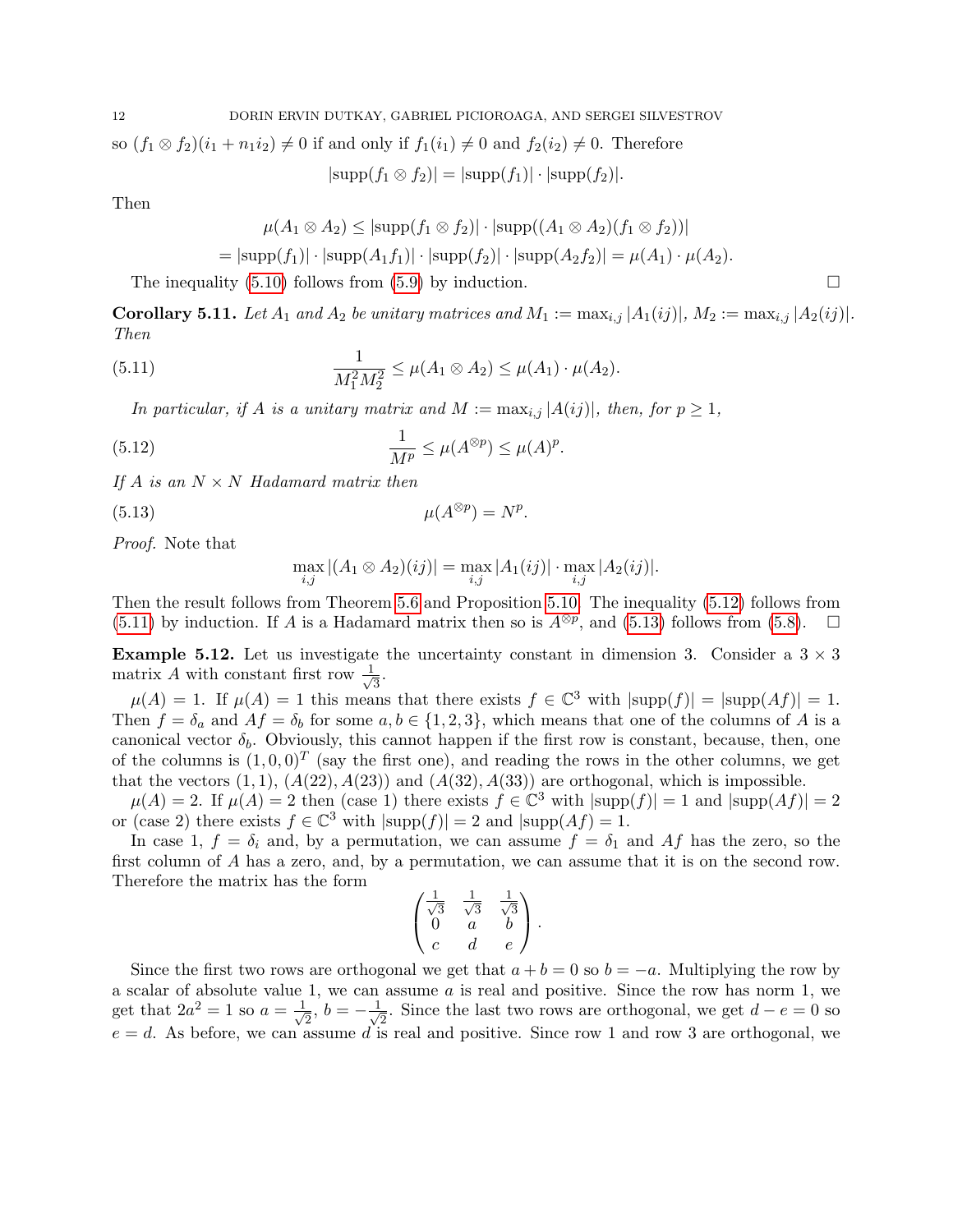get  $c + 2d = 0$  so  $c = -d$ . Since the norm of the row 3 is 1, we obtain  $6d^2 = 1$  so  $d = \frac{1}{d}$  $\frac{1}{6}$ . Thus the matrix is

(5.14) 
$$
A = \begin{pmatrix} \frac{1}{\sqrt{3}} & \frac{1}{\sqrt{3}} & \frac{1}{\sqrt{3}} \\ 0 & \frac{1}{\sqrt{2}} & -\frac{1}{\sqrt{2}} \\ -\frac{2}{\sqrt{6}} & \frac{1}{\sqrt{6}} & \frac{1}{\sqrt{6}} \end{pmatrix}.
$$

In case 2, we have  $Af = \delta_a$  and  $|\text{supp}(f)| = 2$ . Then  $|\text{supp}(A^*\delta_a)| = 2$  so a row in A has a zero, which means a column in A has a zero, and we are back to case 1.

In general, of course if we take  $f = \delta_1$  then  $|\text{supp}(f)| \cdot |\text{supp}(Af)| = 3$  so  $\mu(A) \leq 3$ . Therefore, for all  $3\times3$  matrices that cannot be obtained from the matrix in [\(5.14\)](#page-12-2) by permutation of columns, permutations of the last two rows, or multiplications of the last two rows by unimodular constants, we have that the uncertainty constant  $\mu(A) = 3$ .

## <span id="page-12-2"></span><span id="page-12-1"></span>6. Generalized Walsh vs. classic Walsh and DCT

<span id="page-12-0"></span>In this section we take a look at how the generalized Walsh transforms compare statistically to the Walsh and DCT (discrete cosine) transforms. Recall that the classic Walsh transform corresponds to the (unique)  $2 \times 2$  unitary matrix A with constant  $1/\sqrt{2}$  first row:

(6.1) 
$$
A := \begin{pmatrix} \frac{1}{\sqrt{2}} & \frac{1}{\sqrt{2}} \\ \frac{1}{\sqrt{2}} & -\frac{1}{\sqrt{2}} \end{pmatrix}
$$

We will do this analysis on 1-dimensional signals  $X \in \mathbb{R}^n$ . We will implement the following compression scheme under a fixed orthogonal transform  $T: \mathbb{R}^n \to \mathbb{R}^n$ , i.e.  $T^*T = I$ . This scheme is inspired by the so-called "variance criterion" (see e.g. [\[AR75\]](#page-16-20)) however we do not consider classes of signals and covariance matrices built from expected values. Instead we use the straightforward 'covariance' matrices below. In the following  $v<sup>t</sup>$  denotes a column vector (the transpose of row vector  $v$ ).

- Fix an integer  $M < n$ ;
- For a column vector  $X = (x_1, x_2, \dots, x_n)^t$  consider  $Y = TX = (y_1, y_2, \dots, y_n)^t$  in  $\mathbb{R}^n$ ;
- Calculate the matrix  $cov(Y) := YY^t$ ; From the diagonal pick the highest M 'variances'  $\sigma_{i_1,i_1}, \sigma_{i_2,i_2},...,\sigma_{i_M,i_M}$ ; Form the compressed signal  $\tilde{Y} := (0, ..., 0, y_{i_1}, 0, ..., y_{i_2}, ..., 0, y_{i_M}, 0, ...0)$ ;
- $\tilde{X} := T^{-1}(\tilde{Y}) = T^*(\tilde{Y})$  is an approximation of X.
- Graph the (normalized) variance distribution

$$
k \to \frac{\sigma_{i_k, i_k}}{\text{Trace}(YY^t)}
$$

to visualize how efficient is T when k components are kept  $(n - k$  removed) corresponding to the highest  $k$  variances.

The reason this scheme should work is based on the fact that the minimum error is achieved when the transform matrix is made of the eigenvectors of  $cov(X)$  i.e.  $cov(Y) = Tcov(X)T^*$  is a diagonal matrix with entries the eigenvalues of  $cov(X)$ . We prove this result below by adapting ideas from [\[AR75\]](#page-16-20) pp.201-202. We do not have to deal with the expected value operator in the case of a fixed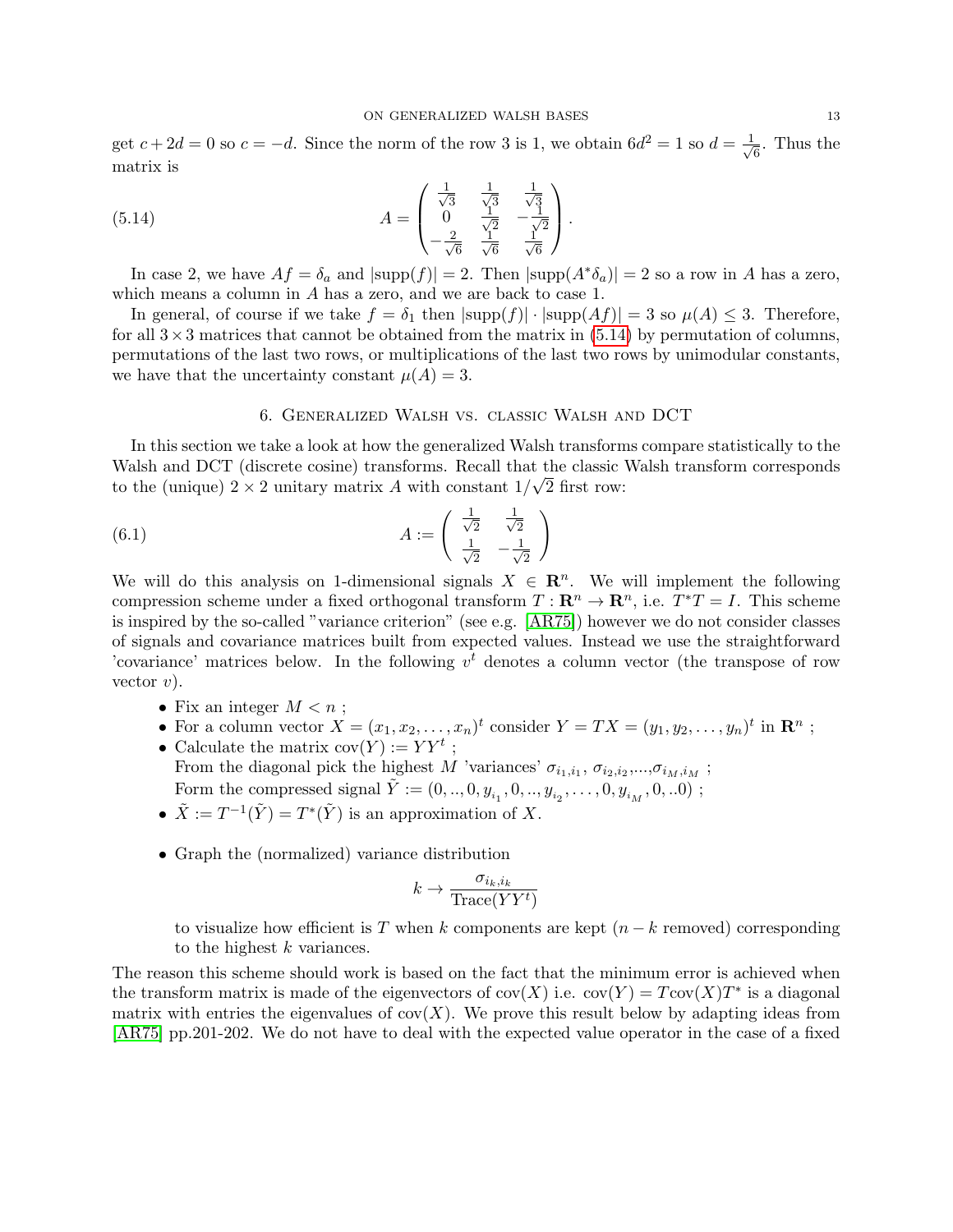signal. Still, keeping the highest variances achieves compression. The error function we wish to minimize will be expressed in simple scalar products.

**Proposition 6.1.** Let  $X \in \mathbb{R}^n$  be a fixed vector and  $M < n$  a positive integer. For any orthogonal transform  $T: \mathbf{R}^n \to \mathbf{R}^n$  consider the vectors  $Y := TX$  and  $\tilde{Y} := (y_1, y_2, ..., y_M, 0, ...0)^t$ , and define the error  $E_T := ||X - T^*\tilde{Y}||^2$ . Then:

- (i)  $cov(Y) = Tcov(X)T^*;$
- (ii)  $\min\{E_T \mid T^*T = I\}$  is attained when  $T^*$  is the transform whose columns  $v_1^t, v_2^t, ..., v_n^t$  are the eigenvectors of  $cov(X)$ . Hence  $cov(Y)$  is a diagonal matrix.

*Proof.* (i) The formula follows easily from the definition  $cov(Y) = TX(TX)^t$  and  $T^t = T^*$  because T has real valued entries.

(ii) For an arbitrary T, let  $v_i^t$  be the column vectors of  $T^*$ . If  $Y = TX = (y_1, \ldots, y_n)^t$ , then  $X = T^*Y = \sum_{i=1}^n y_i v_i^t$ . Because T is orthogonal

$$
E_T = \|X - T^*\tilde{Y}\|^2 = \|T^*Y - T^*\tilde{Y}\|^2 = \|Y - \tilde{Y}\|^2 = \sum_{i=M+1}^n y_i^2 = \sum_{i=M+1}^n \left\langle v_i^t, X \right\rangle^2.
$$

The minimum is subject to the constraints  $v_i v_i^t = 1$  (we discard the orthogonality conditions  $v_i v_j^t = 0$  for  $i \neq j$ , because, as we will see, the minimum, under these conditions, will be realized for eigenvectors of  $cov(X)$ , which can be chosen to be orthogonal).

With  $\lambda_i$  being the Lagrange multipliers we look for critical points of the function

$$
\tilde{E}(v) = \sum_{i=M+1}^{n} \langle v_i^t, X \rangle^2 - \sum_{i=M+1}^{n} \lambda_i (v_i v_i^t - 1),
$$

in variables  $(v_i)_{i=1,\ldots,n}$ .

Note that, for row vectors v, if  $f(v) = \langle v^t, X \rangle^2$ , then  $\nabla_v(f) = 2 \langle v^t, X \rangle X = 2(XX^t)v^t =$  $2\text{cov}(X)v^t$ . Also  $\nabla_v(vv^t) = 2v^t$ . Then  $\nabla_{v_i}(\tilde{E}) = 0$  implies  $\text{cov}(X)v_i^t = XX^tv_i^t = \lambda_i v_i^t$ .

In conclusion, the minimum is obtained when the column vectors of  $T^*$  are eigenvectors for cov(X), and therefore  $cov(Y) = Tcov(X)T^*$  is a diagonal matrix in the canonical basis.

By deleting a component  $y_j$  from the transformed signal we mean setting  $y_j = 0$ . If  $T^*$  diagonalizes  $cov(X)$  the removal of the  $j<sup>th</sup>$  component will result in a mean square error increase by the corresponding eigenvalue  $\lambda_i$ . To achieve compression it makes sense to discard the lowest  $n - M$ eigenvalues. This optimum transform (Karhunen-Loeve) is not cheap to implement, however. The implementation of Walsh and other transforms is more suitable (we also analyze DCT by the same method). For these transforms the covariance matrix has non zero off-diagonal terms, nevertheless by discarding the lowest values from its diagonal still produces compression, as seen in the following examples.

**Example 6.2.** We illustrate the above principle for  $T_1 = A^{\otimes 6}$  and  $T_2 = B^{\otimes 6}$  with  $3 \times 3$  matrices A and B below (when entries contain decimals (for the matrix  $B$ ), the matrices involved are 'almost' unitary because our Maple code approximates the solutions of the orthogonality equations). The signal X is a vector of length  $3^6$  with values in [0, 1] (the vector is a column in a black and white image). We set to zero 90% of  $T_iX$  components and keep 70 components out of 729 that correspond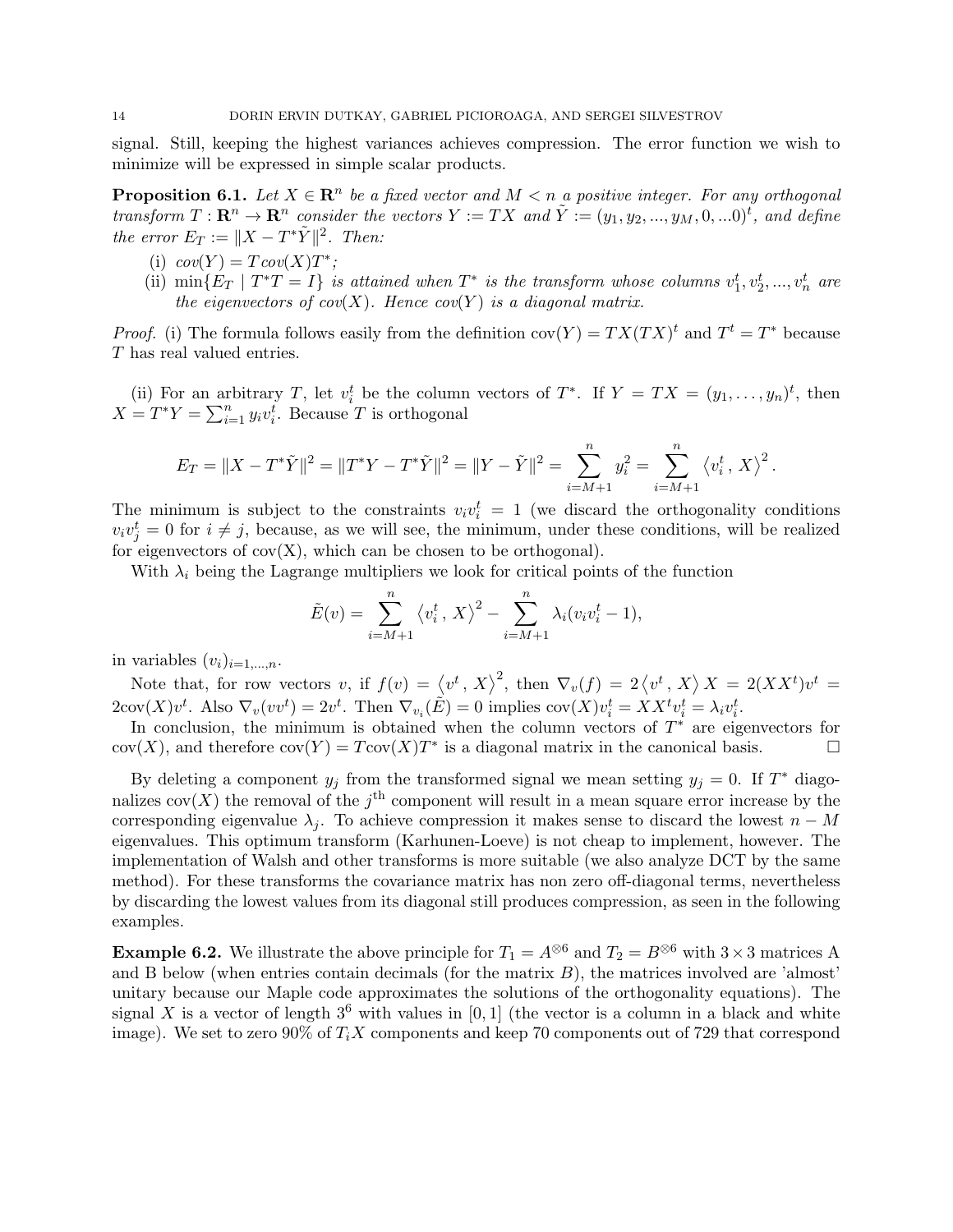

<span id="page-14-1"></span>FIGURE 1. Variance distribution ( left) for  $T_1$ -solid curve packs more energy than  $T_2$ -dash. Approximation of a signal with  $T_1$  (middle) and  $T_2$ (right)

to the highest variances. In Figure [1,](#page-14-1) the signal  $X$  is shown with its approximations where the mean square error is 0.84 under transform  $T_1$  and 0.95 under  $T_2$ . We also graph the variance of both transforms with respect to number of components  $(x-\alpha x)$ . The area under each curve for a given number of components indicates the energy contained in those components : e.g. with respect to component interval [1, 20] transform  $T_1$  performs better than  $T_2$ .

<span id="page-14-0"></span>(6.2) 
$$
A := \begin{pmatrix} \frac{1}{\sqrt{3}} & \frac{1}{\sqrt{3}} & \frac{1}{\sqrt{3}} \\ 0 & \frac{1}{\sqrt{2}} & -\frac{1}{\sqrt{2}} \\ -\frac{2}{\sqrt{6}} & \frac{1}{\sqrt{6}} & \frac{1}{\sqrt{6}} \end{pmatrix}, \qquad B := \begin{pmatrix} \frac{1}{\sqrt{3}} & \frac{1}{\sqrt{3}} & \frac{1}{\sqrt{3}} \\ -0.2 & -0.58 & 0.78 \\ -0.79 & 0.57 & 0.22 \end{pmatrix}
$$

Example 6.3. We compare now the DCT, the classic Walsh and a generalized Walsh transform based on the 4 by 4 matrix

(6.3) 
$$
\begin{pmatrix}\n\frac{1}{2} & \frac{1}{2} & \frac{1}{2} & \frac{1}{2} \\
\frac{1}{\sqrt{2}} & -\frac{1}{\sqrt{2}} & 0 & 0 \\
0 & 0 & \frac{1}{\sqrt{2}} & -\frac{1}{\sqrt{2}} \\
\frac{1}{2} & \frac{1}{2} & -\frac{1}{2} & -\frac{1}{2}\n\end{pmatrix}
$$

In this example we choose a  $2^8$  length vector with high variation defined as follows

$$
X(i):=\left\{\begin{array}{cc} \frac{i}{3i+1},& \text{ if }i|9\\ \frac{i}{i+1},& \text{ otherwise} \end{array}\right.
$$

In Figure [2](#page-15-0) the variance distribution of the transforms (normalized variances in decreasing order of magnitude with respect to transform components) is depicted in order to check that the best error is obtained for the transform whose variance is higher. We keep  $45\%$  of the TX components and replace the rest with zeros. The best approximation (see Figure [6.3\)](#page-15-0) is given by DCT with error 0.01, followed by classic Walsh with error 0.08 and the generalized Walsh with error 0.33.

It seems that high variation signals are treated better by DCT than (generalized) Walsh. However with the same signal now extended to 729 components  $X_i, i = 1...3^6$ , the generalized Walsh transforms associated with the 3 by 3 matrices  $A$  and  $B$  above produce compression strikingly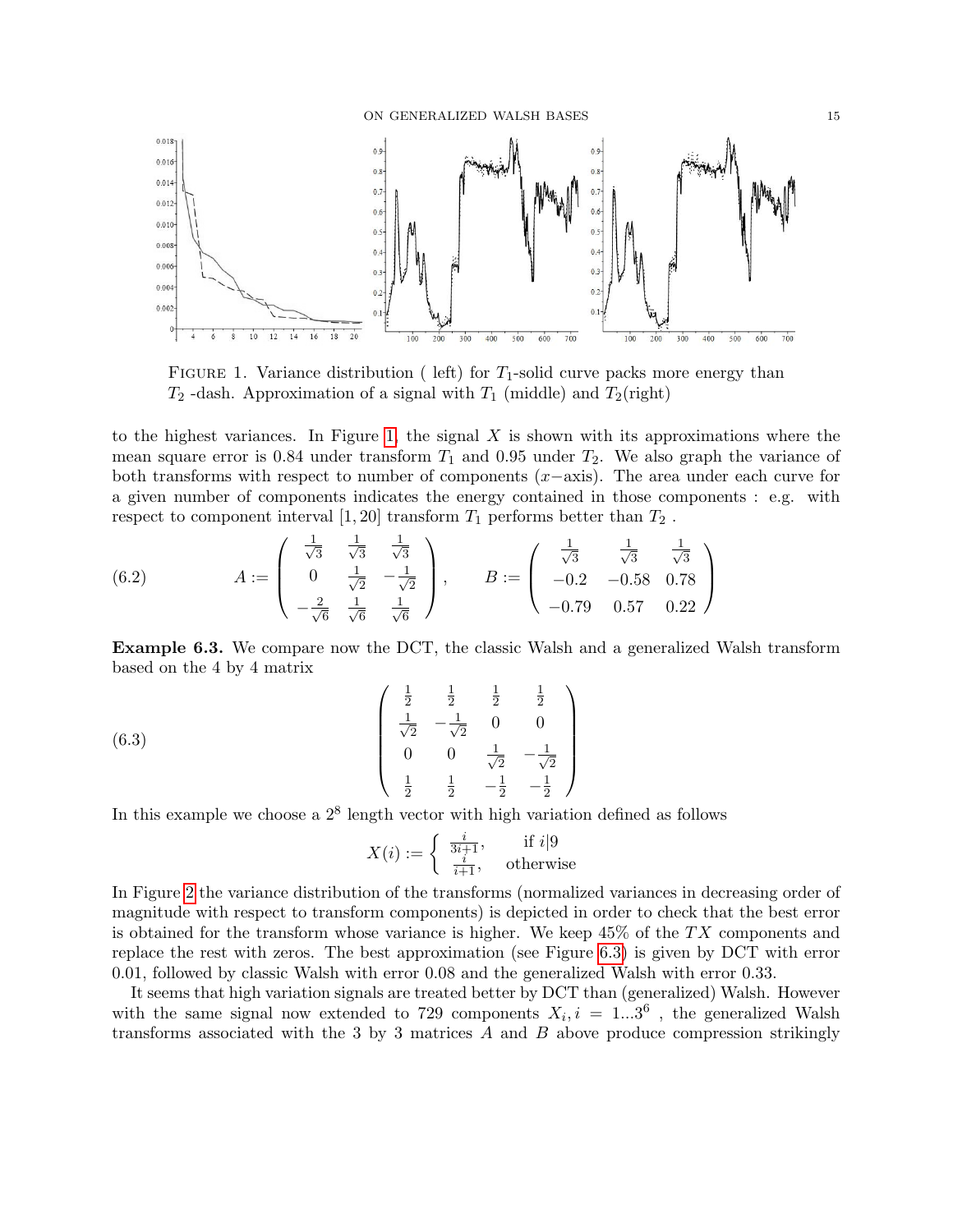

FIGURE 2. Variance distribution: DCT(solid), Walsh(dash) and generalized  $4 \times 4$  Walsh(dot)

<span id="page-15-0"></span>

Figure 3. Approximation with DCT(left), classic Walsh(middle) and generalized 4 by 4 Walsh (right) with 45% of components

<span id="page-15-1"></span>

Figure 4. Approximation of a high variation signal with two generalized 3 by 3 Walsh transforms. 90% components are set to 0. Recovery errors 0.02 and 0.08

different from DCT, see Figure [6.3.](#page-15-1) The errors in recovering X after removing again  $90\%$  from T<sub>i</sub>X with  $T_1 = A^{\otimes 6}$  and  $T_2 = B^{\otimes 6}$  are 0.02 and 0.08 respectively. Thus  $T_1$  is more efficient than  $T_2$ however both are stronger than DCT, the classic Walsh and the generalized Walsh (associated to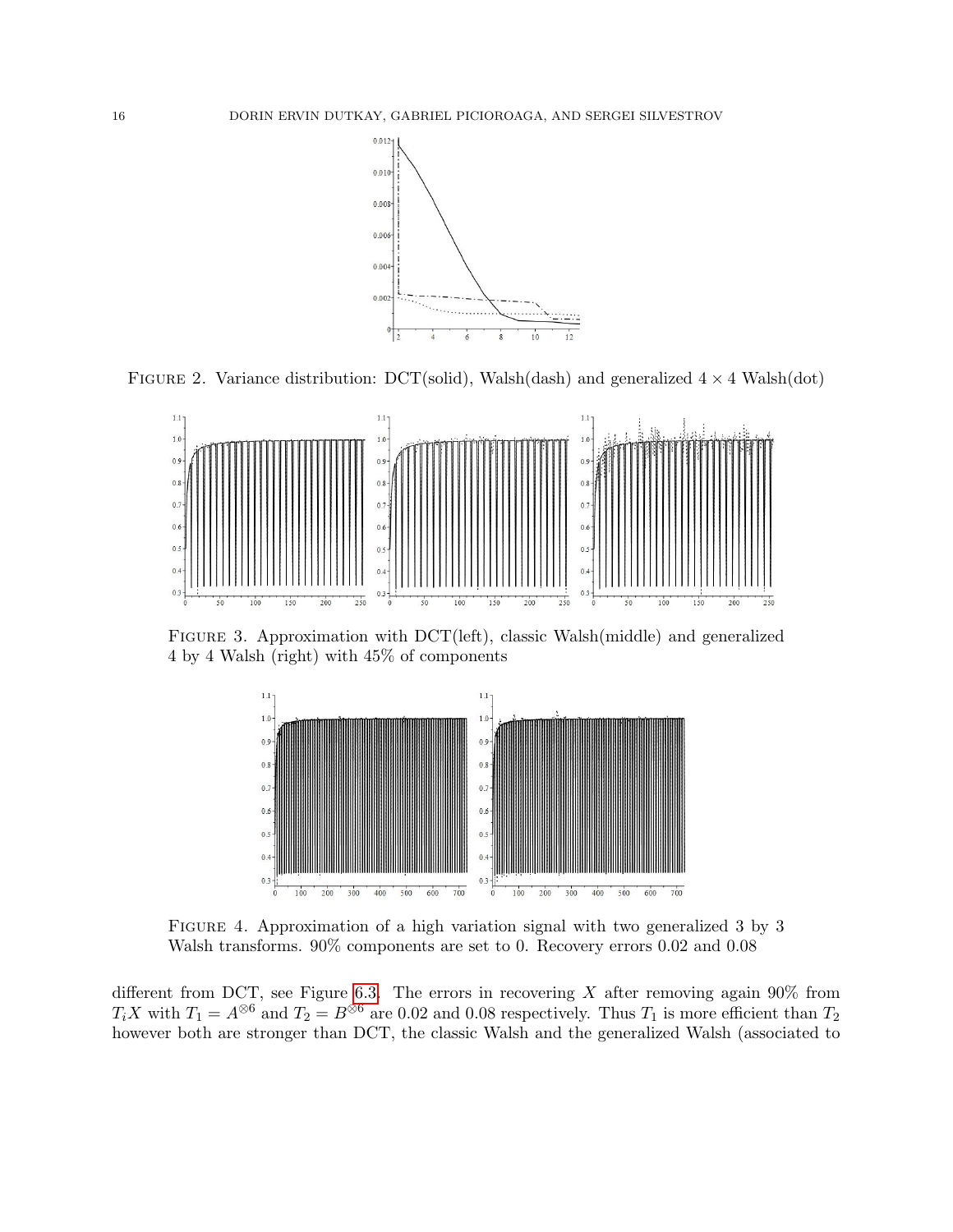#### ON GENERALIZED WALSH BASES 17

the 4 by 4 matrix above) when 90% of  $X_i$ ,  $i = 1..2^8$  components are zeroed out. In this case the latter transforms produce errors 0.38, 5.25 and 6.43 respectively.

The phenomenon in the example above suggests the following question: given the dimension of the matrix N and a prescribed signal X in  $\mathbb{R}^{N_p}$ , which  $N \times N$  unitary matrix A will produce a compression-efficient generalized Walsh transform?

Acknowledgements. This work was partially supported by a grant from the Simons Foundation  $(\text{\#228539 to Dorin Dutkay}).$ 

### <span id="page-16-1"></span>**REFERENCES**

- <span id="page-16-2"></span>[AR] N. Ahmed and K.R. Rao. Walsh functions and Hadamard transforms. Proc. 1972 Walsh functions Symposium. National Technical Information Service, Springfield, Va.22151, order no. AD-744650:8–13.
- <span id="page-16-20"></span>[AR75] N. Ahmed and K.R. Rao. Orthogonal transforms for digital signal processing. Springer Verlag, Berlin. Heidelberg. New York, 1975.
- <span id="page-16-14"></span>[BJ97] Ola Bratteli and Palle E. T. Jorgensen. Isometries, shifts, Cuntz algebras and multiresolution wavelet analysis of scale N. Integral Equations Operator Theory, 28(4):382–443, 1997.
- <span id="page-16-19"></span>[BJKW00] O. Bratteli, P. E. T. Jorgensen, A. Kishimoto, and R. F. Werner. Pure states on  $\mathcal{O}_d$ . J. Operator Theory, 43(1):97–143, 2000.
- <span id="page-16-7"></span>[Chr55] H. E. Chrestenson. A class of generalized Walsh functions. Pacific J. Math., 5:17–31, 1955.
- <span id="page-16-3"></span>[Cor62] M.S. Corrington. Advanced analytical and signal processing techniques. ASTIA Document No. AD 277- 942, 1962.
- <span id="page-16-15"></span>[DHJ15] Dorin Ervin Dutkay, John Haussermann, and Palle E. T. Jorgensen. Atomic representations of Cuntz algebras. J. Math. Anal. Appl., 421(1):215–243, 2015.
- <span id="page-16-9"></span>[DKPS05] J. Dick, F. Y. Kuo, F. Pillichshammer, and I. H. Sloan. Construction algorithms for polynomial lattice rules for multivariate integration. Math. Comp., 74(252):1895–1921, 2005.
- <span id="page-16-8"></span>[DP05] Josef Dick and Friedrich Pillichshammer. Multivariate integration in weighted Hilbert spaces based on Walsh functions and weighted Sobolev spaces. J. Complexity, 21(2):149-195, 2005.
- <span id="page-16-10"></span>[DP14] Dorin Ervin Dutkay and Gabriel Picioroaga. Generalized Walsh bases and applications. Acta Appl. Math., 133:1–18, 2014.
- <span id="page-16-0"></span>[DPS14] Dorin Ervin Dutkay, Gabriel Picioroaga, and Myung-Sin Song. Orthonormal bases generated by Cuntz algebras. J. Math. Anal. Appl., 409(2):1128–1139, 2014.
- <span id="page-16-13"></span>[DS89] David L. Donoho and Philip B. Stark. Uncertainty principles and signal recovery. SIAM J. Appl. Math., 49(3):906–931, 1989.
- <span id="page-16-4"></span>[Har72] H. Harmuth. Transmission of Information by Orthogonal Functions. 2nd ed. New York, Heidelberg, Berlin: Springer, 1972.
- <span id="page-16-11"></span>[Har15] Steven N. Harding. Generalized Walsh transforms, Cuntz algebras representations and applications in signal processing, 2015. University of South Dakota, Master Thesis, Copyright - Database copyright ProQuest LLC.
- <span id="page-16-16"></span>[Kaw03] Katsunori Kawamura. Generalized permutative representation of Cuntz algebra. I. Generalization of cycle type. Sūrikaisekikenkyūsho Kōkyūroku, (1300):1–23, 2003. The structure of operator algebras and its applications (Japanese) (Kyoto, 2002).
- <span id="page-16-17"></span>[Kaw09] Katsunori Kawamura. Universal fermionization of bosons on permutative representations of the Cuntz algebra  $\mathcal{O}_2$ . J. Math. Phys., 50(5):053521, 9, 2009.
- <span id="page-16-18"></span>[KHL09] Katsunori Kawamura, Yoshiki Hayashi, and Dan Lascu. Continued fraction expansions and permutative representations of the Cuntz algebra  $\mathcal{O}_{\infty}$ . J. Number Theory, 129(12):3069–3080, 2009.
- <span id="page-16-12"></span>[LK86] M. H. Lee and M. Kaveh. Fast Hadamard transform based on a simple matrix factorization. IEEE Transactions on Acoustics, Speech and Signal Processing, 34, 1986.
- <span id="page-16-6"></span>[Nag65] B.S. Nagy. Introduction to Real Functions and Orthogonal Expansions. New York: Oxford University Press, 1965.
- <span id="page-16-5"></span>[Pal32] R. E. A. C. Paley. A Remarkable Series of Orthogonal Functions (I). Proc. London Math. Soc. (2), 34(4):241–264, 1932.